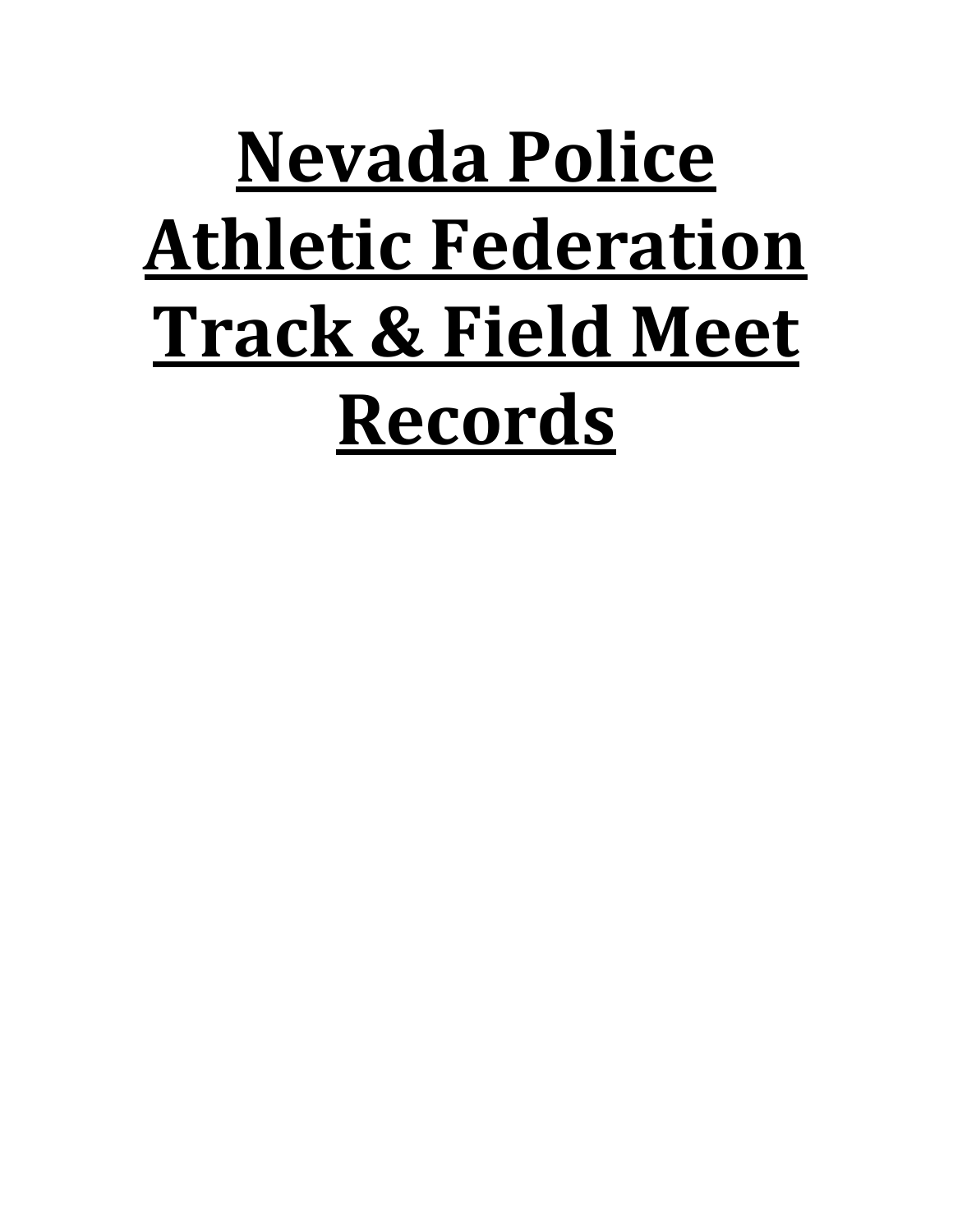The following are the meet records for the Nevada Police and Fire Games (formerly the Nevada Police Olympics). These records were determined by researching past results. Every effort was made to be accurate.

The age divisions now in use for both men and women are:

| <b>CATEGORY</b> | AGE       |
|-----------------|-----------|
| $C-1$           | 18-29     |
| $C-2$           | 30-34     |
| $C-3$           | 35-39     |
| $C-4$           | $40 - 44$ |
| $C-5$           | 45-49     |
| $C-6$           | $50 - 54$ |
| $C - 7$         | 55-59     |
| $C-8$           | 60-69     |
| $C - 9$         | 70-79     |
| $C-10$          | 80+       |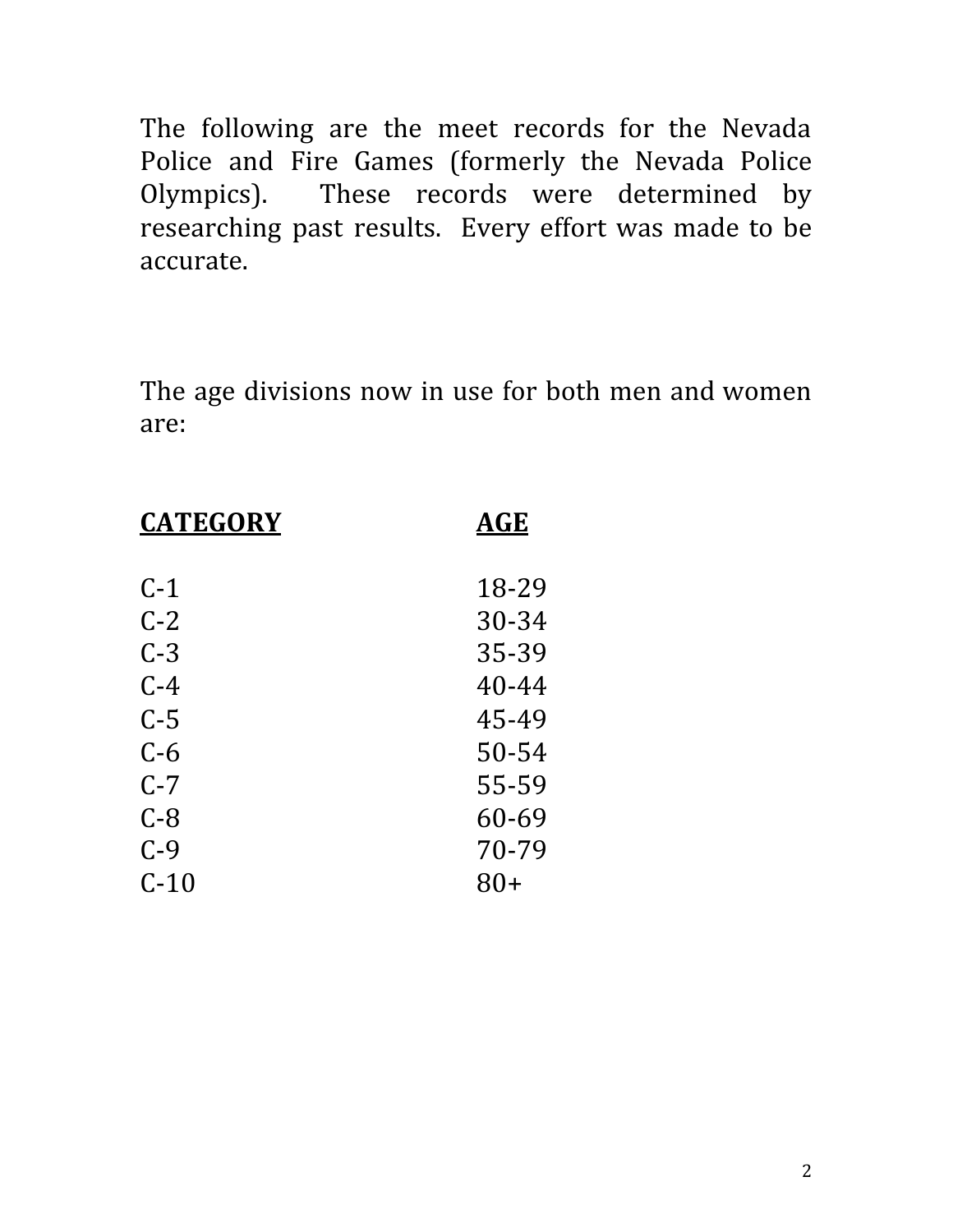## **MEN**

| $C-1$ | Larry Fitzgerald        | Rockwell Sheriff       | 5.59 | 2010 |
|-------|-------------------------|------------------------|------|------|
| $C-2$ | Keith Major             | St. Louis Metro PD     | 5.69 | 2017 |
| $C-3$ | Dennis McNeil           | Memphis PD             | 6.02 | 2003 |
| $C-4$ | David Cherry            | <b>NYPD</b>            | 6.33 | 2001 |
| $C-5$ | Darian Sterns           | <b>U.S. CUSTOMS BP</b> | 6.05 | 2019 |
| $C-6$ | <b>Michael Simmons</b>  | <b>SFPD</b>            | 6.86 | 2010 |
| $C-7$ | <b>Charles Williams</b> | <b>LAPD</b>            | 6.02 | 2010 |
| $C-8$ | David Cherry            | <b>NYPD</b>            | 7.05 | 2019 |
| $C-9$ | George LaBelle          | Minneapolis FD         | 6.81 | 2010 |

| $C-1$ | Nakinya Floyd   | Detroit PD              | 7.14  | 2000 |
|-------|-----------------|-------------------------|-------|------|
| $C-2$ | Jennifer Burton | Memphis PD              | 6.49  | 2016 |
| $C-3$ | Kimberly Jones  | <b>LAPD</b>             | 7.07  | 2000 |
| $C-4$ | Colleen Santor  | Washoe County S.O.      | 7.84  | 2000 |
| $C-5$ | Ava Jones       | San Bernardino CO. S.O. | 7.34  | 2010 |
| $C-6$ | Ava Jones       | San Bernardino CO. S.O. | 8.19  | 2012 |
| $C-7$ | Mellie Clark    | Santa Ana PD            | 8.44  | 2005 |
| $C-8$ | Mellie Clark    | Santa Ana PD            | 10.05 | 2009 |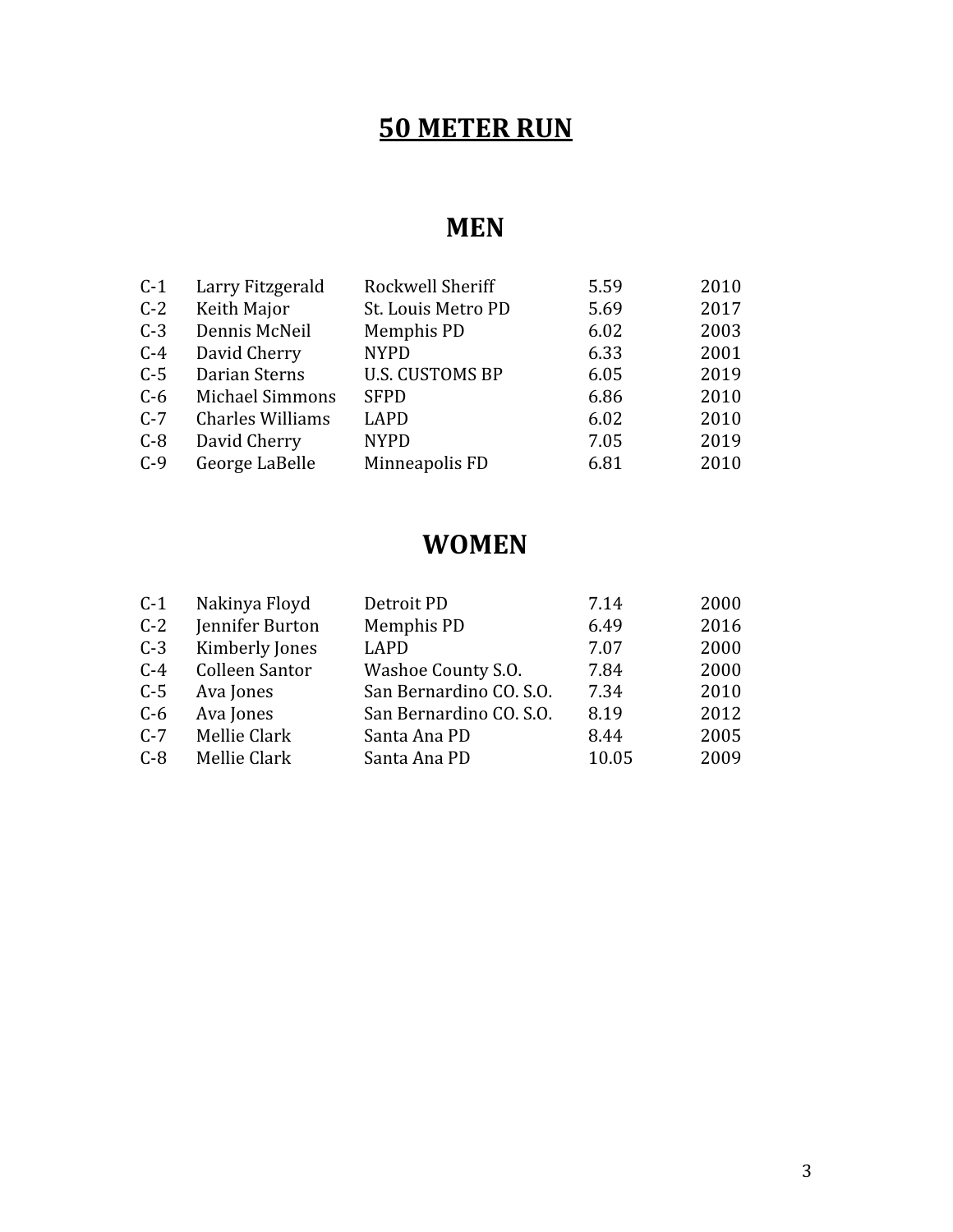#### **MEN**

| $C-1$ | Keith Major         | St. Louis Metro PD         | 10.52 | 2014 |
|-------|---------------------|----------------------------|-------|------|
| $C-2$ | Alan Tucker         | California D.O.C.          | 10.46 | 2000 |
| $C-3$ | Dennis McNeil       | Memphis PD                 | 10.93 | 2003 |
| $C-4$ | Jason Chao          | El Monte PD                | 11.18 | 2013 |
| $C-5$ | Darian Stern        | <b>US Customs &amp; BP</b> | 11.43 | 2019 |
| $C-6$ | Don Benton          | LAPD                       | 11.77 | 1985 |
| $C-7$ | Devery Jones        | <b>LASO</b>                | 12.36 | 2019 |
| $C-8$ | <b>Harold Dixon</b> | <b>LASO</b>                | 13.14 | 2006 |
| $C-9$ | George LaBelle      | Minneapolis FD             | 16.59 | 2011 |
|       |                     |                            |       |      |

| $C-1$ | Jennifer Burton              | Memphis PD              | 12.30 | 2013 |
|-------|------------------------------|-------------------------|-------|------|
| $C-2$ | Jennifer Burton              | Memphis PD              | 12.31 | 2016 |
| $C-3$ | Margaret Dixon               | Oakland PD              | 12.92 | 1991 |
| $C-4$ | Tracey Washington Memphis PD |                         | 13.37 | 2013 |
| $C-5$ | Tracey Washington Memphis PD |                         | 14.66 | 2018 |
| $C-6$ | Lynda Armenta                | C.H.P.                  | 15.24 | 2016 |
| $C-7$ | Ava Jones                    | San Bernardino CO. S.O. | 17.28 | 2017 |
| $C-8$ | Mellie Clark                 | Santa Ana PD            | 17.93 | 2009 |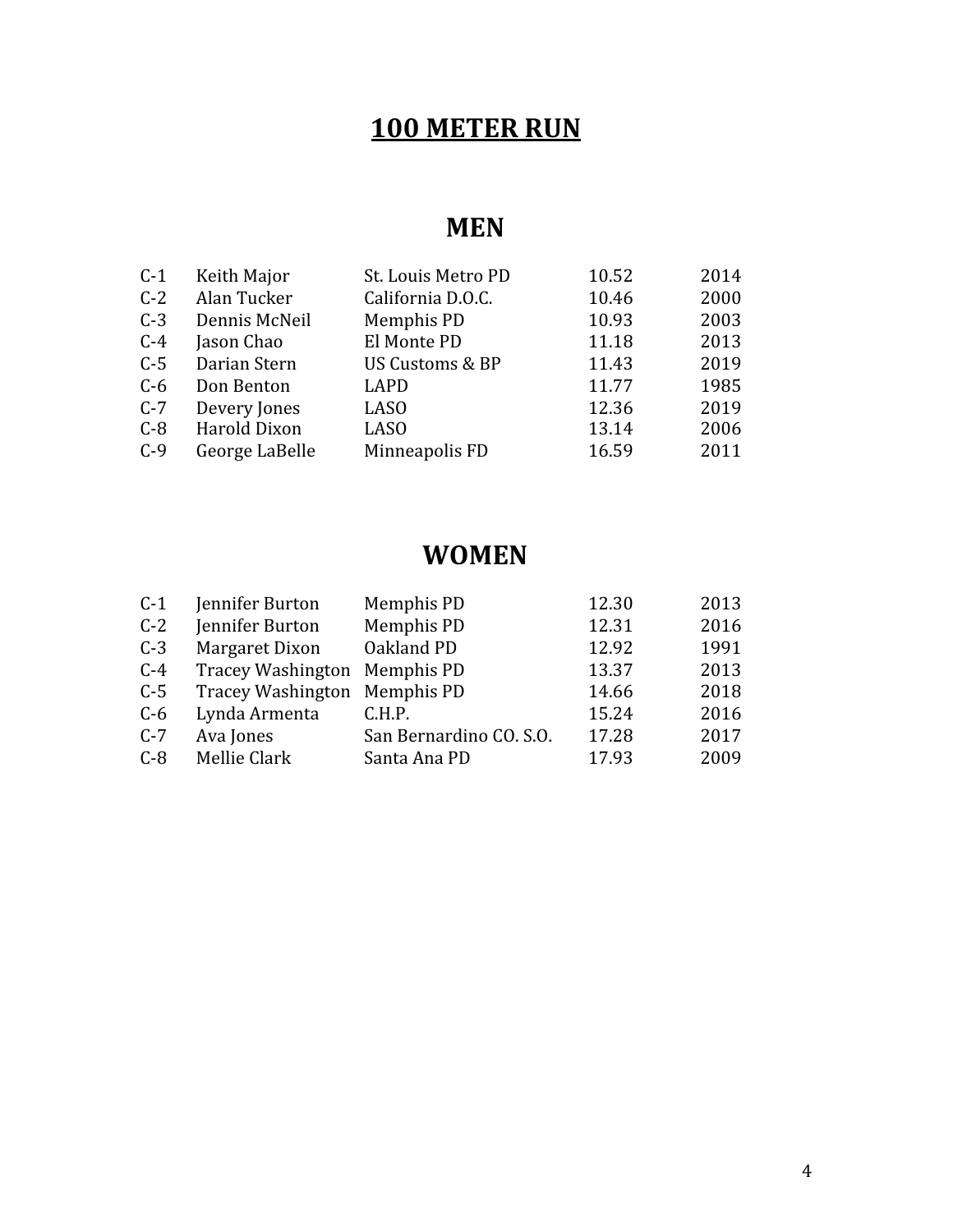# **110 METER HIGH HURDLES**

#### **MEN**

| $C-1$ | Mark McKinney     | N.H.P.             | 14.87 | 1993 |
|-------|-------------------|--------------------|-------|------|
| $C-2$ | Derek Brown       | C.H.P.             | 15.80 | 1994 |
| $C-3$ | D. Smith          | L.A.P.S.           | 16.07 | 1985 |
| $C-4$ | Chris Santor      | Reno PD            | 18.80 | 2000 |
| $C-5$ | Maurice Valentine | San Francisco S.O. | 16.70 | 1998 |
| $C-6$ | Robert Harris Jr. | Memphis PD         | 17.28 | 2013 |
| $C-7$ | <b>Bill Eller</b> | Alameda CO. DA     | 20.70 | 1990 |
| $C-8$ | George LaBelle    | Minneapolis FD     | 19.59 | 2005 |
| $C-9$ | George LaBelle    | Minneapolis FD     | 16.36 | 2010 |
|       |                   |                    |       |      |

| $C-1$ | Jamie Grimsley | Maricopa Juv. Det.  | 18.60 | 2007 |
|-------|----------------|---------------------|-------|------|
| $C-2$ | Christa Bostic | Wayne CO. S.O.      | 19.80 | 2001 |
| $C-3$ | Ava Jones      | San Bernardino S.O. | 19.70 | 2001 |
| $C-5$ | Ava Jones      | San Bernardino S.O. | 17.02 | 2010 |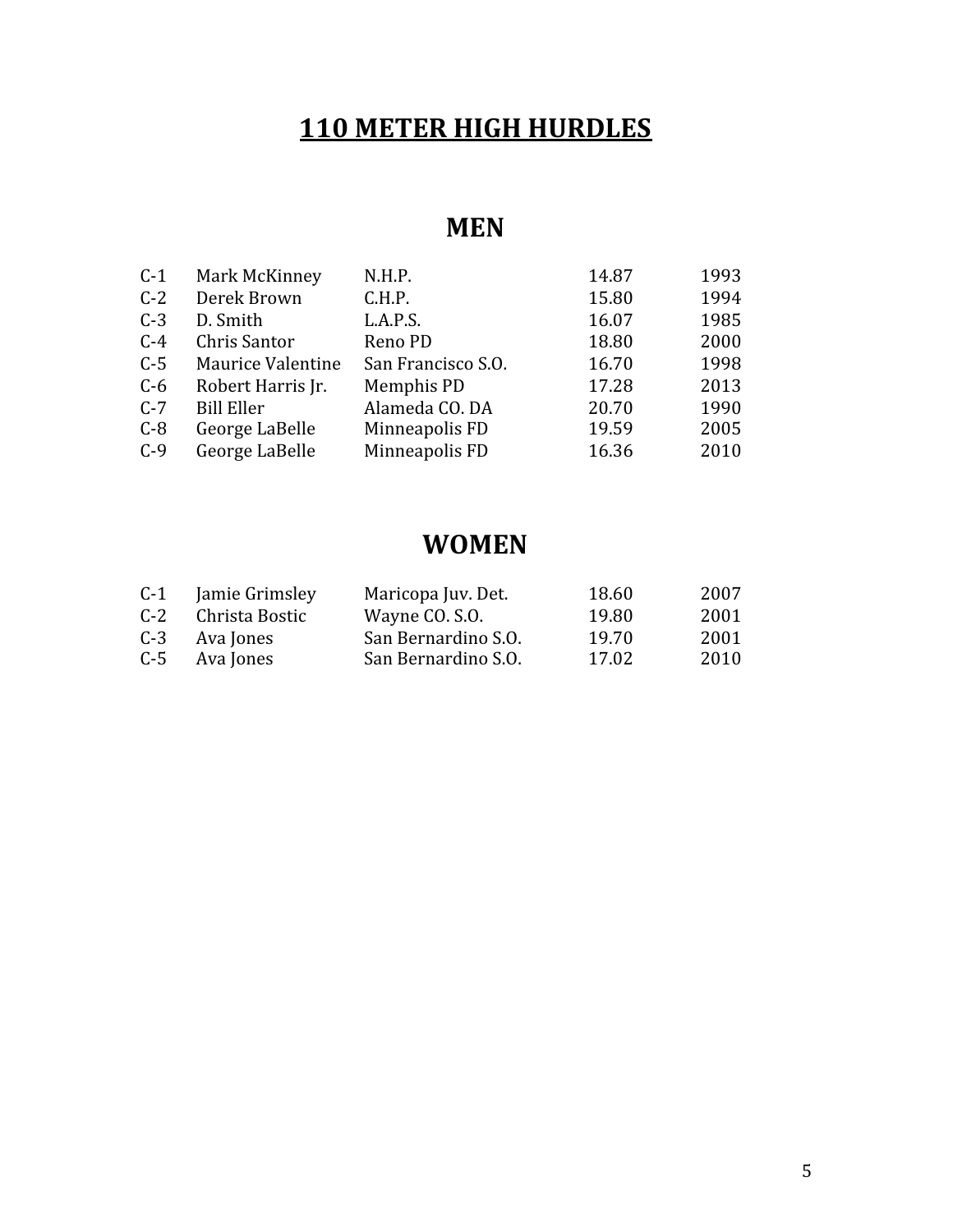#### **MEN**

| $C-1$ | Keith Major                        | St. Louis Metro PD | 21.22 | 2014 |
|-------|------------------------------------|--------------------|-------|------|
| $C-2$ | Keith Major                        | St. Louis Metro PD | 21.44 | 2017 |
| $C-3$ | Dennis McNeil                      | Memphis PD         | 22.44 | 2003 |
| $C-4$ | Ralph Penn                         | Montgomery CO. PD  | 23.28 | 1995 |
| $C-5$ | <b>Matthew Pruitt</b>              | <b>BART PD</b>     | 23.79 | 1989 |
| $C-6$ | <b>Charles Williams</b>            | LAPD               | 25.77 | 2007 |
| $C-7$ | Devery Jones                       | <b>LASO</b>        | 25.14 | 2019 |
| $C-8$ | Emmett Kennamore California D.O.C. |                    | 28.14 | 1994 |
| $C-9$ | George LaBelle                     | Minneapolis FD     | 33.85 | 2010 |
|       |                                    |                    |       |      |

| $C-1$ | Sara Smith                   | Australia     | 25.80 | 1984 |
|-------|------------------------------|---------------|-------|------|
| $C-2$ | Jennifer Barmer              | San Diego CO. | 26.13 | 1995 |
| $C-3$ | <b>Yvette Evans</b>          | Gardena PD    | 27.90 | 1997 |
| $C-4$ | Lynda Armenta                | C.H.P.        | 30.11 | 2009 |
| $C-5$ | Tracey Washington Memphis PD |               | 30.02 | 2016 |
| $C-6$ | Lynda Armenta                | C.H.P.        | 33.09 | 2018 |
| $C-7$ | Mellie Clark                 | Santa Ana PD  | 36.77 | 2005 |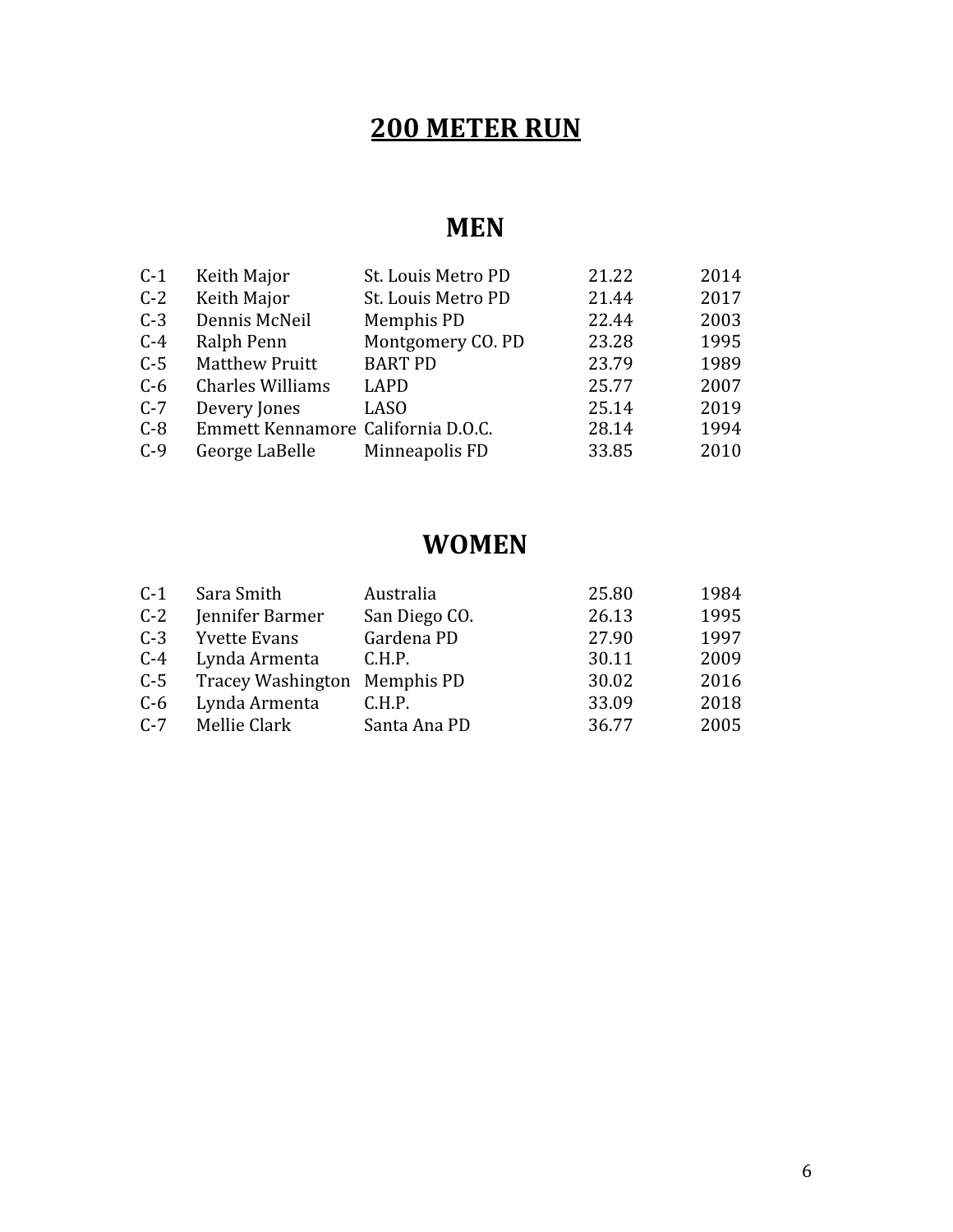# **300 METER HURDLES**

#### **MEN**

| $C-1$ | Mark McKinney            | N.H.P.             | 40.09   | 1993 |
|-------|--------------------------|--------------------|---------|------|
| $C-2$ | Joe Ochoa                | LASD               | 42.60   | 1991 |
| $C-3$ | Rogue Ybarra             | Michigan State PD  | 44.57   | 1991 |
| $C-4$ | Robert Harris Jr.        | Memphis PD         | 45.90   | 2003 |
| $C-5$ | Maurice Valentine        | San Francisco S.O. | 45.57   | 1998 |
| $C-6$ | Robert Harris Jr.        | Memphis PD         | 49.17   | 2013 |
| $C-7$ | <b>William Detlefson</b> | Oakland FD         | 54.70   | 2005 |
| $C-8$ | George LaBelle           | Minneapolis FD     | 1:02.25 | 2005 |
| $C-9$ | George LaBelle           | Minneapolis FD     | 1:10.89 | 2011 |
|       |                          |                    |         |      |

| $C-1$ | Lori Freeman | Phoenix PD          | 51.97   | 1992 |
|-------|--------------|---------------------|---------|------|
| $C-2$ | Julie Spears | Phoenix PD          | 50.39   | 2001 |
| $C-3$ | Ava Jones    | San Bernardino S.O. | 58.30   | 2000 |
| $C-5$ | Ava Jones    | San Bernardino S.O. | 1:12.64 | 2009 |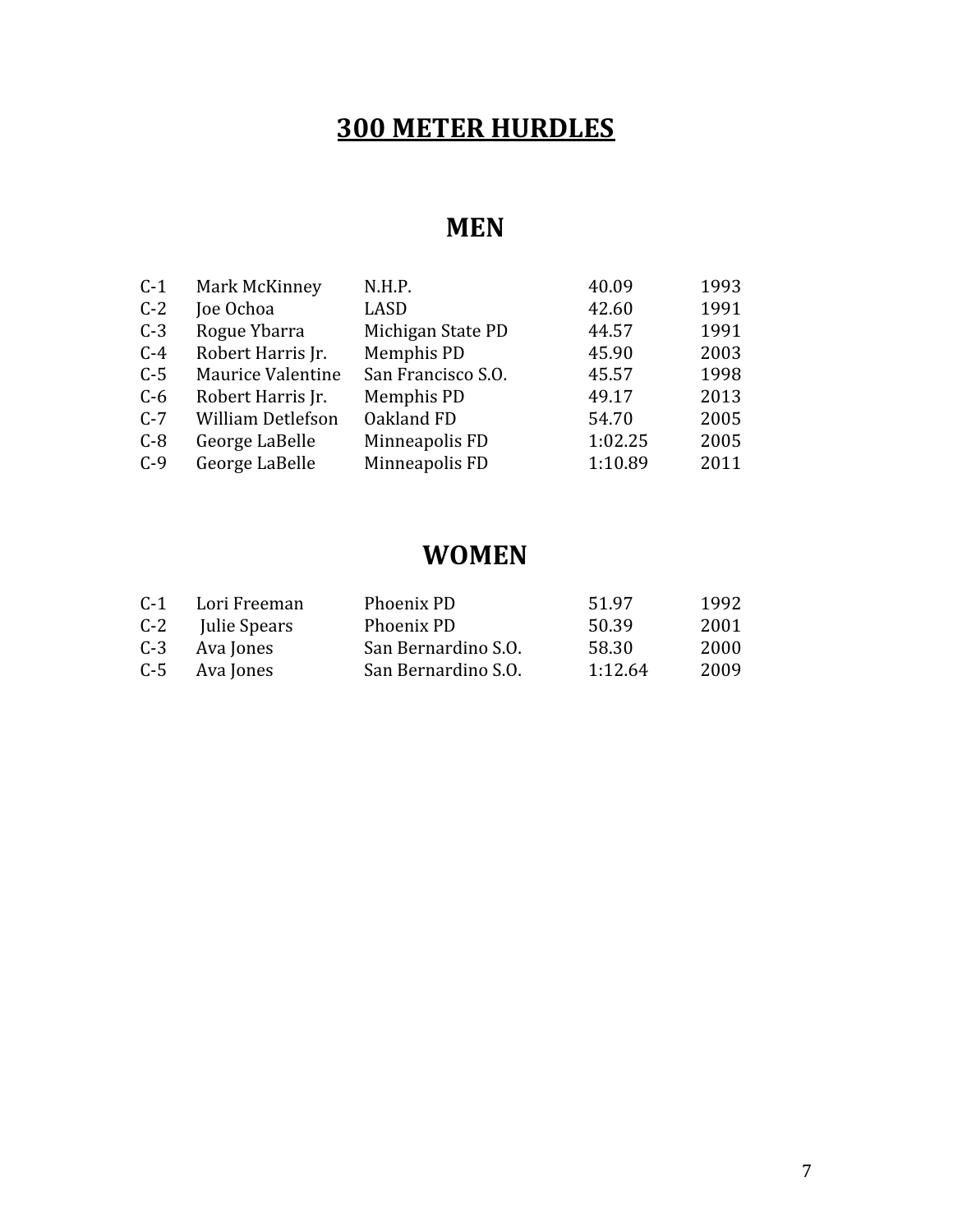#### **MEN**

| $C-1$ | Gerlach                 |                        | 49.70   | 1982 |
|-------|-------------------------|------------------------|---------|------|
| $C-2$ | <b>Timothy Woods</b>    | Phoenix PD             | 49.28   | 1998 |
| $C-3$ | David Cherry            | <b>NYPD</b>            | 51.31   | 1995 |
| $C-4$ | David Cherry            | <b>NYPD</b>            | 53.70   | 1998 |
| $C-5$ | <b>Matthew Pruitt</b>   | <b>BART PD</b>         | 52.74   | 1990 |
| $C-6$ | <b>Charles Williams</b> | LAPD                   | 57.87   | 2008 |
| $C-7$ | <b>Charles Williams</b> | LAPD                   | 57.74   | 2010 |
| $C-8$ | Richard Jaramillo       | California Youth Auth. | 1:14.99 | 1992 |
| $C-9$ | John Weidinger          | C.H.P.                 | 1:35.43 | 2013 |
|       |                         |                        |         |      |

| Lisa Ruschak        | Phoenix PD      | 1:02.77            | 1992 |
|---------------------|-----------------|--------------------|------|
| Alexandra Cherry    | <b>NYPD</b>     | 1:00.88            | 2002 |
| <b>Yvette Evans</b> | Gardena PD      | 1:05.56            | 1997 |
| Marianne Fullove    | Santa Monica PD | 1:10.00            | 1994 |
| Mellie Clark        | Santa Ana PD    | 1:20.18            | 1998 |
|                     |                 | 1:13.91            | 2006 |
| Mellie Clark        | Santa Ana PD    | 1:30.70            | 2005 |
|                     |                 | Jacquelyn Landsman |      |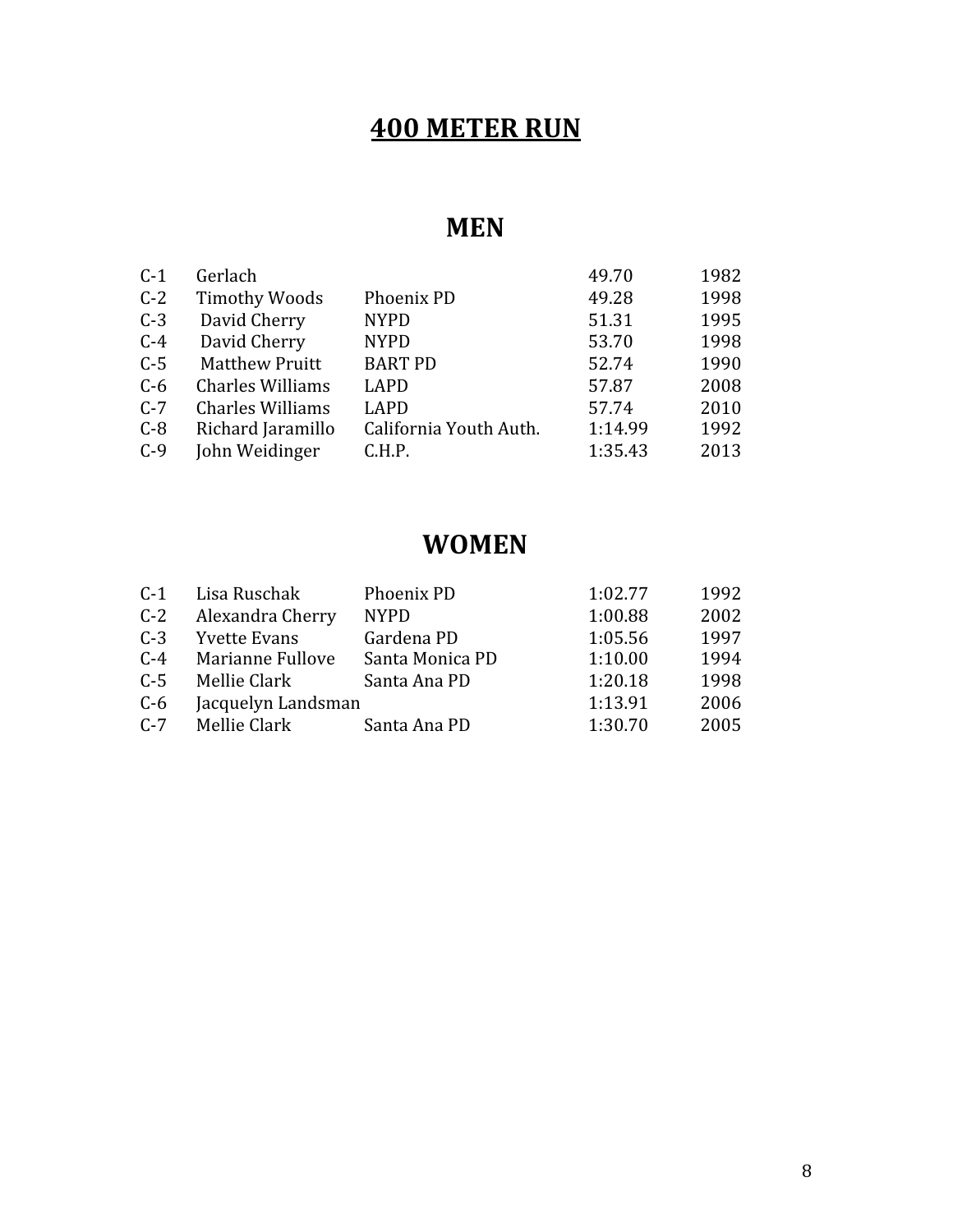#### **MEN**

| $C-1$ | James Lescinsky        | <b>NYPD</b>          | 2:03.28 | 1997 |
|-------|------------------------|----------------------|---------|------|
| $C-2$ | Josef Neff             | <b>U.S. Marshals</b> | 2:04.51 | 2001 |
| $C-3$ | Timothy Jones          | U.S. Customs, CA     | 2:10.83 | 1996 |
| $C-4$ | John Williams          | <b>NYPD</b>          | 2:12.00 | 1998 |
| $C-5$ | <b>Edward Preciado</b> | F.B.I. Las Vegas     | 2:27.87 | 1993 |
| $C-6$ | Alan Pollock           | New South Wales      | 2:29.37 | 1992 |
| $C-7$ | Alan Pollock           | New South Wales      | 2:33.00 | 1994 |
| $C-8$ | Joseph Hallisy         | San Francisco F.D.   | 2:51.17 | 2013 |
| $C-9$ | John Weidinger         | C.H.P.               | 3:44.43 | 2013 |
|       |                        |                      |         |      |

| $C-1$ | Kathleen Magnafici F.B.I. Las Vegas |                 | 2:45.60 | 1993 |
|-------|-------------------------------------|-----------------|---------|------|
| $C-2$ | Alexandra Cherry                    | <b>NYPD</b>     | 2:21.18 | 2002 |
| $C-3$ | Marianne Fullove                    | Santa Monica PD | 2:33.00 | 1994 |
| $C-4$ | Marianne Fullove                    | Santa Monica PD | 2:36.21 | 1995 |
| $C-5$ | Mary Hodges                         | LAPD            | 3:16.30 | 2011 |
| $C-6$ | Mary Hodges                         | LAPD            | 3:28.33 | 2013 |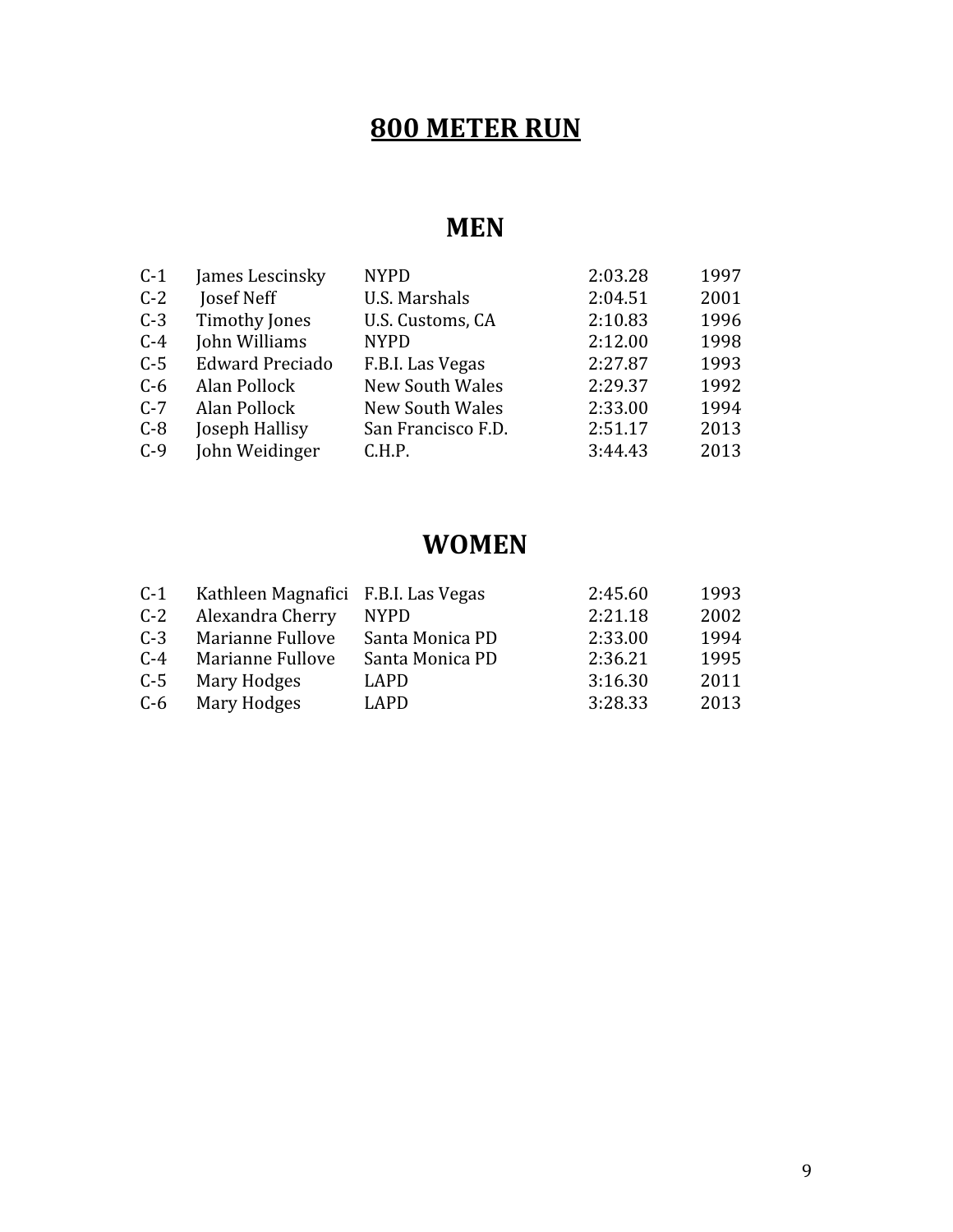# **4 X 100 RELAY**

## **MEN**

| $C-1$ | Ronald Hill<br>Joseph Stevens<br>Marcus Norwood<br>Elijah Hayes                     | Detroit PD<br>Detroit PD<br>Detroit PD<br>Detroit PD                        | 43.49   | 2001 |
|-------|-------------------------------------------------------------------------------------|-----------------------------------------------------------------------------|---------|------|
| $C-2$ | Alan Williams<br>Alan Tucker<br>David Cherry<br><b>Anthony Williams</b>             | California D.O.C.<br>California D.O.C.<br><b>NYPD</b><br>Dallas PD          | 44.49   | 1996 |
| $C-3$ | <b>William Green</b><br>Robert Harris Jr.<br><b>Godfrey Howard</b><br>Dennis McNeil | Memphis PD<br>Memphis PD<br>Memphis PD<br>Memphis PD                        | 45.70   | 2003 |
| $C-4$ | Alan Tucker<br>David Cherry<br>Robert Williams<br><b>Thomas Glazier</b>             | California D.O.C.<br><b>NYPD</b><br><b>Rialto PD</b><br><b>NLVPD</b>        | 46.46   | 2003 |
| $C-5$ | R. Griffin<br>Don Benton<br>D. Smith<br><b>B.</b> Powell                            | LAPD<br>LAPD<br>LAPD<br>LAPD                                                | 50.18   | 1985 |
| $C-6$ | Mathew Armenta<br><b>Michael Simmons</b><br>Robert Keetch<br>John Allen             | C.H.P.<br>San Francisco PD<br>San Diego PD                                  | 48.72   | 2013 |
| $C-7$ | Harold Dixon<br>Jerry Canavan<br>George LaBelle<br><b>William Detlefsen</b>         | L.A. CO. Sheriff's Dept.<br>A.T.F.<br>Minneapolis FD<br>Oakland FD.         | 1:10.20 | 2005 |
| $C-8$ | Gary Huizar<br>John Weidinger<br>Harold Dixon<br>George LaBelle                     | Sacramento CO. S.O.<br>C.H.P.<br>L.A. CO. Sheriff's Dept.<br>Minneapolis FD | 1:17.78 | 2013 |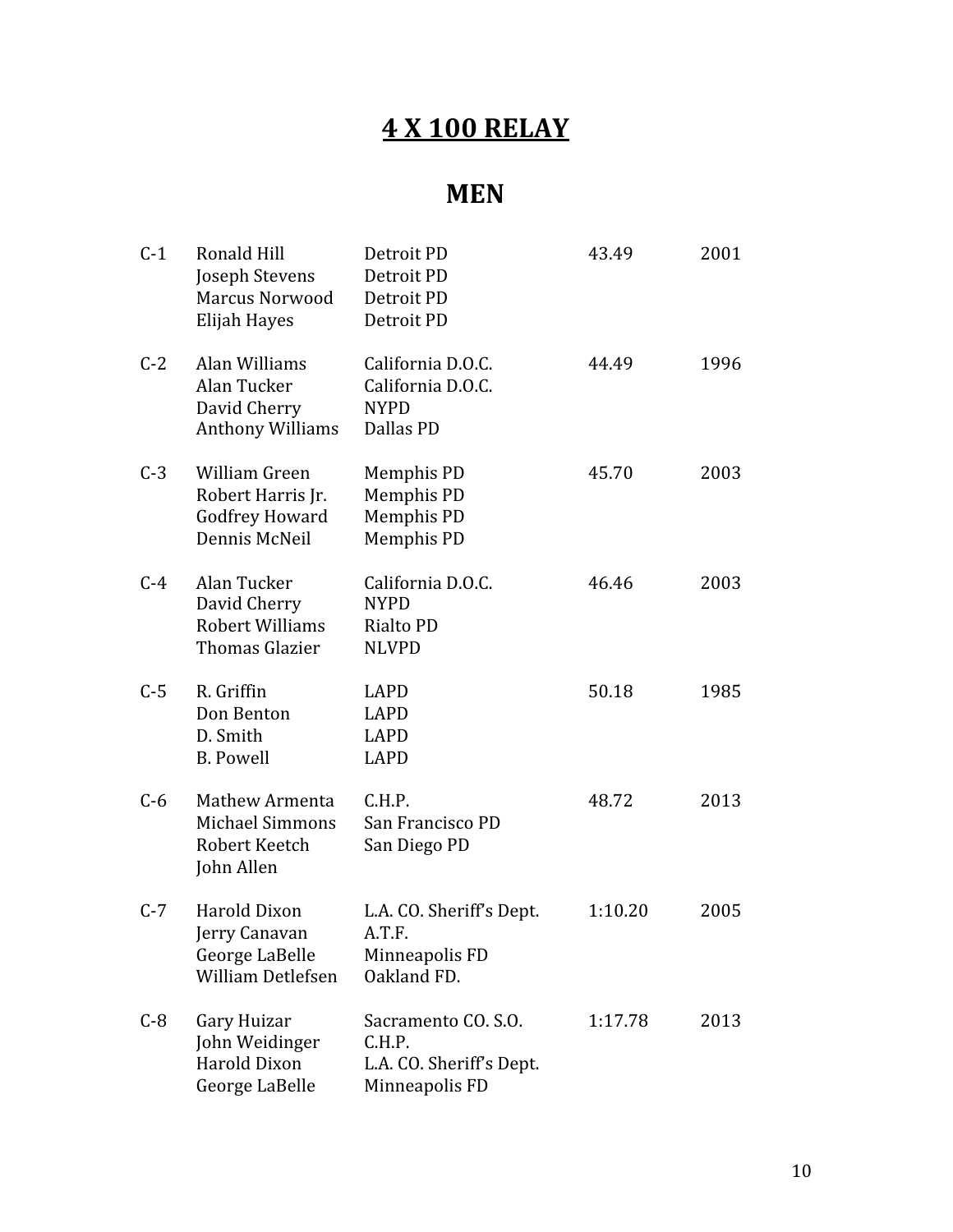## **4 X 100 RELAY**

# **BIG MAN (225 LBS+)**

Tom Glazier MLVPD 49.12 1996 Robert Williams Compton PD Duane Bookman<br>Keith Bowen

Compton PD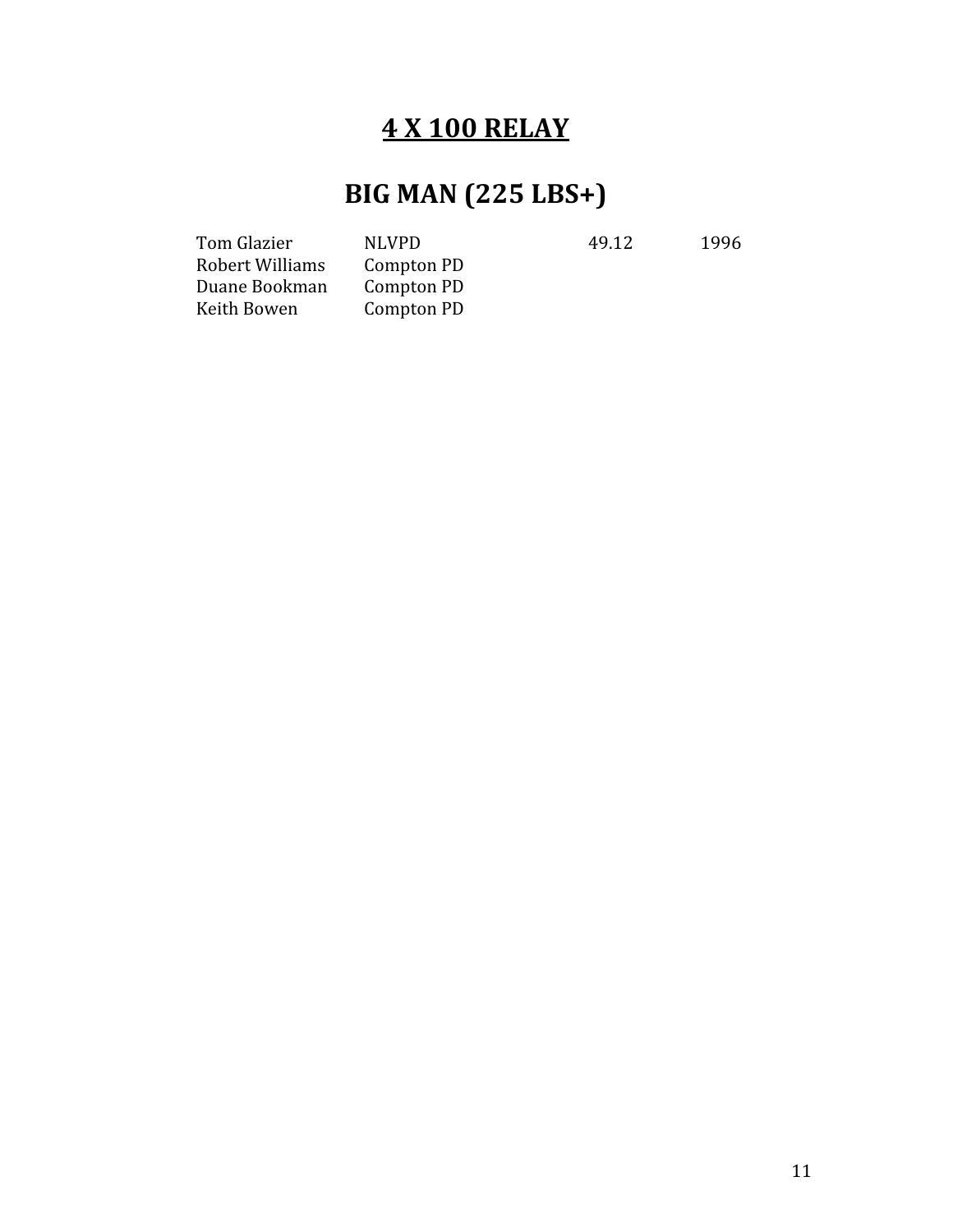# **4 X 100 RELAY**

| $C-1$ | Kieairra Clark<br>Jennifer Burton<br>Traveshia Jerry<br>Angela Vaughn                          | Memphis PD<br>Memphis PD<br>Memphis PD<br>Memphis PD                | 52.56   | 2016 |
|-------|------------------------------------------------------------------------------------------------|---------------------------------------------------------------------|---------|------|
| $C-2$ | Joycelyn Hillard<br><b>Yvette Evans</b><br><b>Celeste Browning</b><br><b>Elizabeth Stevens</b> | Gardena PD<br>Gardena PD<br>Gardena PD<br>F.B.I. Los Angeles        | 56.33   | 1997 |
| $C-3$ | Colleen Santor<br>Mellie Clark<br>Ava Jones<br>Karen Murrey                                    | Washoe County S.O.<br>Santa Ana PD<br>San Bernardino S.O.<br>C.Y.A. | 59.64   | 2001 |
| $C-4$ | Ti'Wanta Copeland<br>Ava Jones<br>Mary Hodges<br>Lynda Armenta                                 | San Bernardino CO. Prob.<br>San Bernardino S.O.<br>LAPD<br>C.H.P.   | 1:04.04 | 2013 |
| $C-5$ | Mary Hodges<br>Ava Jones<br>La Tonia Newkirk<br>Lynda Armenta                                  | <b>LAPD</b><br>San Bernardino S.O.<br>Atlanta PD<br>C.H.P.          | 1:10.85 | 2015 |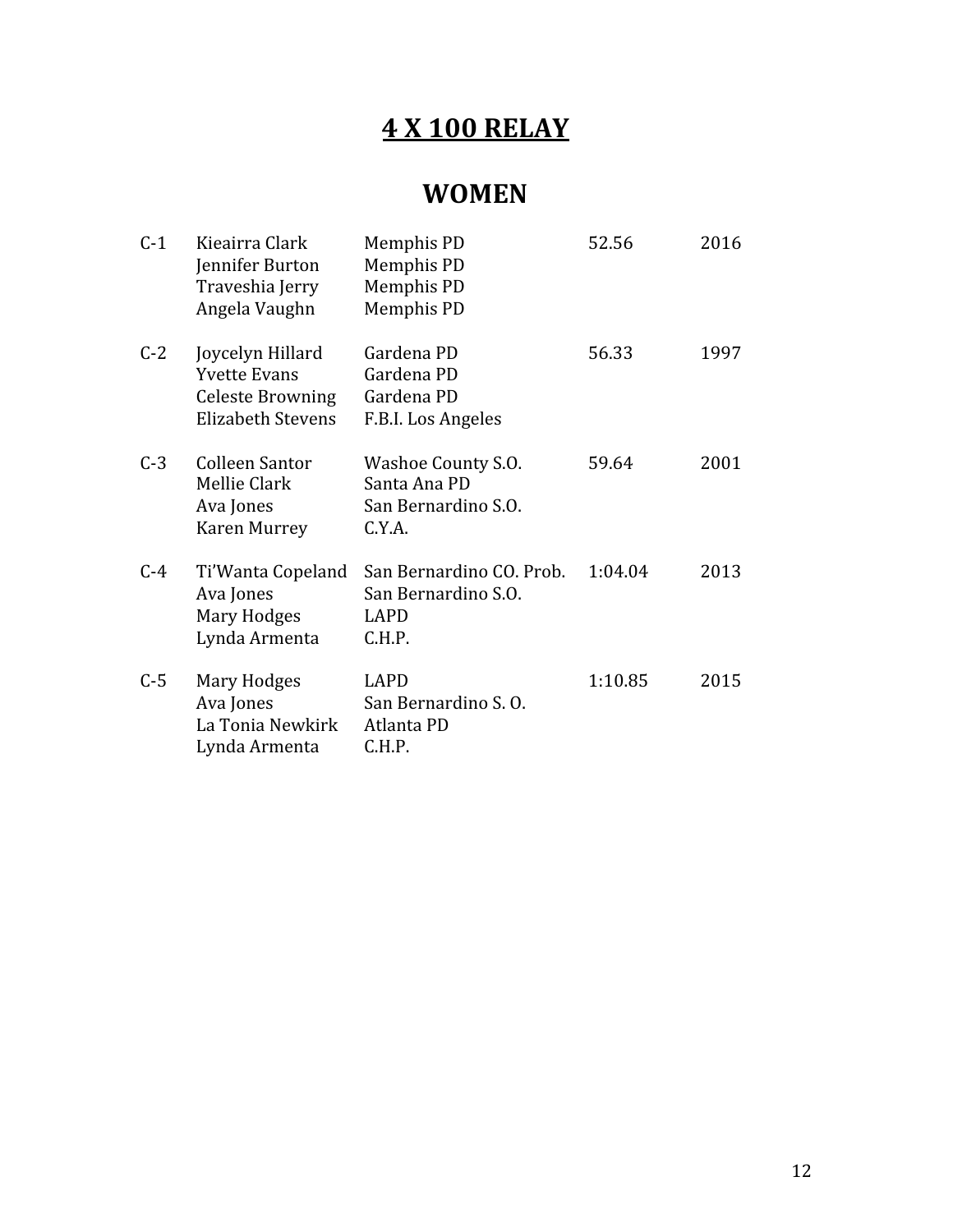# **4 X 400 RELAY**

## **MEN**

| $C-1$ | James Lescinsky<br>Ralph Penn<br>Denworth Fredricks NYPD<br>David Cherry             | <b>NYPD</b><br>Montgomery CO.<br><b>NYPD</b>                                              | 3:31.78 | 1995 |
|-------|--------------------------------------------------------------------------------------|-------------------------------------------------------------------------------------------|---------|------|
| $C-2$ | Josef Neff<br>David Cherry<br>James Lescinsky<br><b>Timothy Woods</b>                | U.S. Marshals<br><b>NYPD</b><br><b>NYPD</b><br>Phoenix PD                                 | 3:31.49 | 2001 |
| $C-3$ | Jon Wisner<br>Dave Francisco<br><b>Terry Wheeler</b><br><b>Harold Brady</b>          | Arizona D.P.S.<br>Navajo Division of LE<br>Glendale P.D. Arizona<br>Glendale P.D. Arizona | 4:12.93 | 1995 |
| $C-4$ | <b>Michael Simmons</b><br><b>Richard Hew</b><br>Ed Marchand<br>Robert Williams III   | San Francisco PD<br>LASD<br>San Francisco PD<br><b>Rialto PD</b>                          | 4:19.10 | 2001 |
| $C-5$ | Juan Chacon<br><b>Melvin Moore</b><br>Ray Riethmuller<br><b>Alan Pollock</b>         | U.S. Border Patrol CA.<br>Pinal County S.O.<br>Queensland PD<br><b>New South Wales</b>    | 4:16.00 | 1989 |
| $C-6$ | Harold Dixon<br>Maurice Valentine<br>William Detlefsen<br><b>Bryan Truel</b>         | L.A. CO. Sheriff's Dept.<br>San Francisco S.O.<br>Oakland F.D.<br>Chula Vista PD          | 5:09.69 | 2003 |
| $C-7$ | <b>Alfred Alvarez</b><br>Jerry Canavan<br><b>William Detlefsen</b><br>George LaBelle | C.Y.A.<br>A.T.F.<br>Oakland FD<br>Minneapolis FD                                          | 5:13.89 | 2005 |
| $C-8$ | John Weidinger<br>George LaBelle<br>Joseph Hallisy<br>Gary Huizar                    | C.H.P.<br>Minneapolis FD<br>San Francisco FD<br>Sacramento CO. S.O.                       | 7:12.81 | 2013 |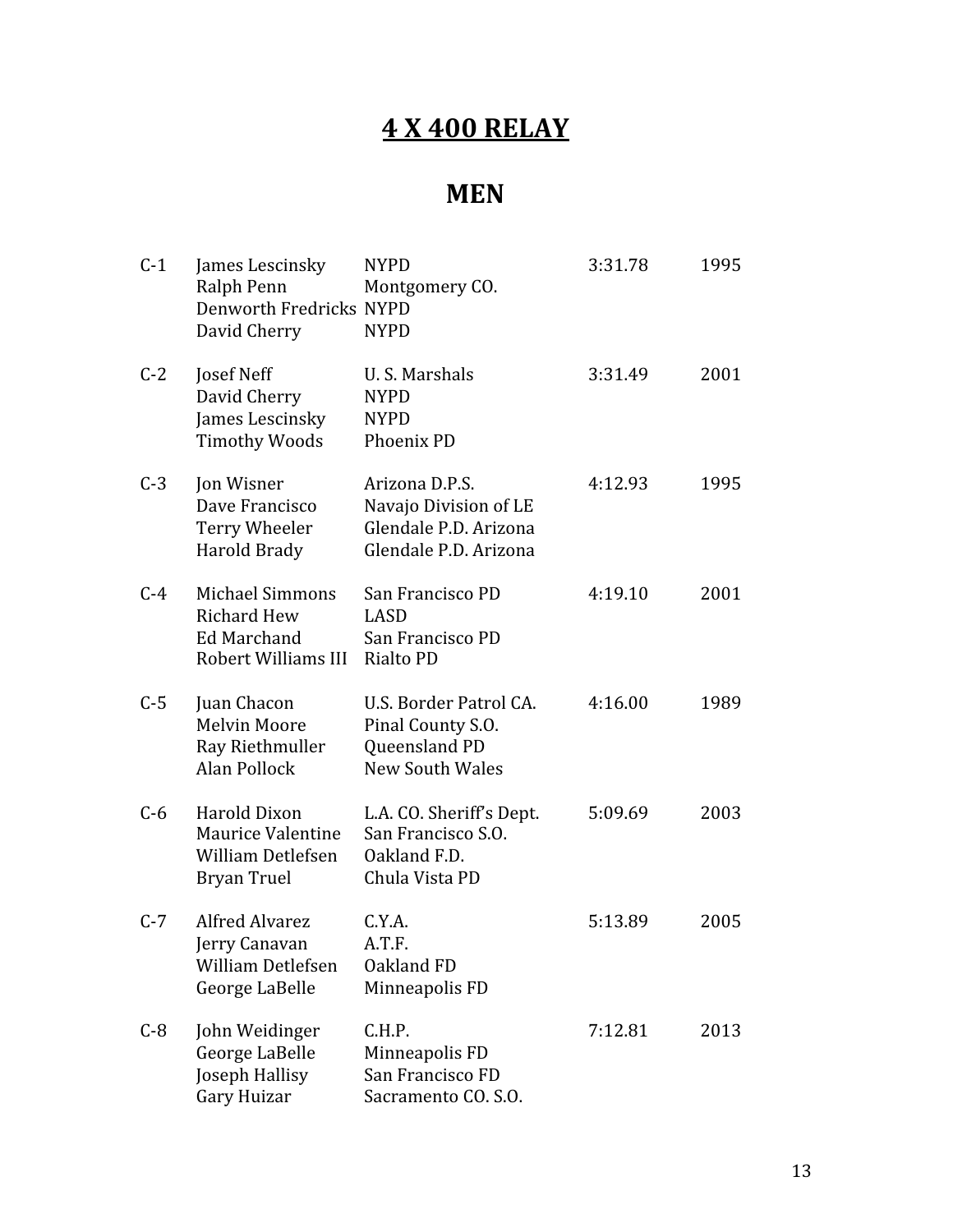# **4 X 400 RELAY**

| $C-1$ | Christa Brown<br>Christine Johnson<br>Rhesheen Blake<br>Melissa Smith          | Wayne CO. S.O., Michigan<br>Detroit PD<br>Detroit PD<br>Detroit PD | 4:51.14 | 2000 |
|-------|--------------------------------------------------------------------------------|--------------------------------------------------------------------|---------|------|
| $C-2$ | Janet Hunter<br>Pam Robinson<br><b>Celeste Browning</b><br><b>Yvette Evans</b> | Gardena PD<br>Gardena PD<br>Gardena PD<br>Gardena PD               | 5:03.04 | 1995 |
| $C-3$ | Lynda Armenta<br>Ava Jones<br>Novi Morales<br><b>Iill Fetterman</b>            | C.H.P.<br>San Bernardino S.O.<br><b>LVMPD</b><br><b>LVMPD</b>      | 5:30.54 | 2005 |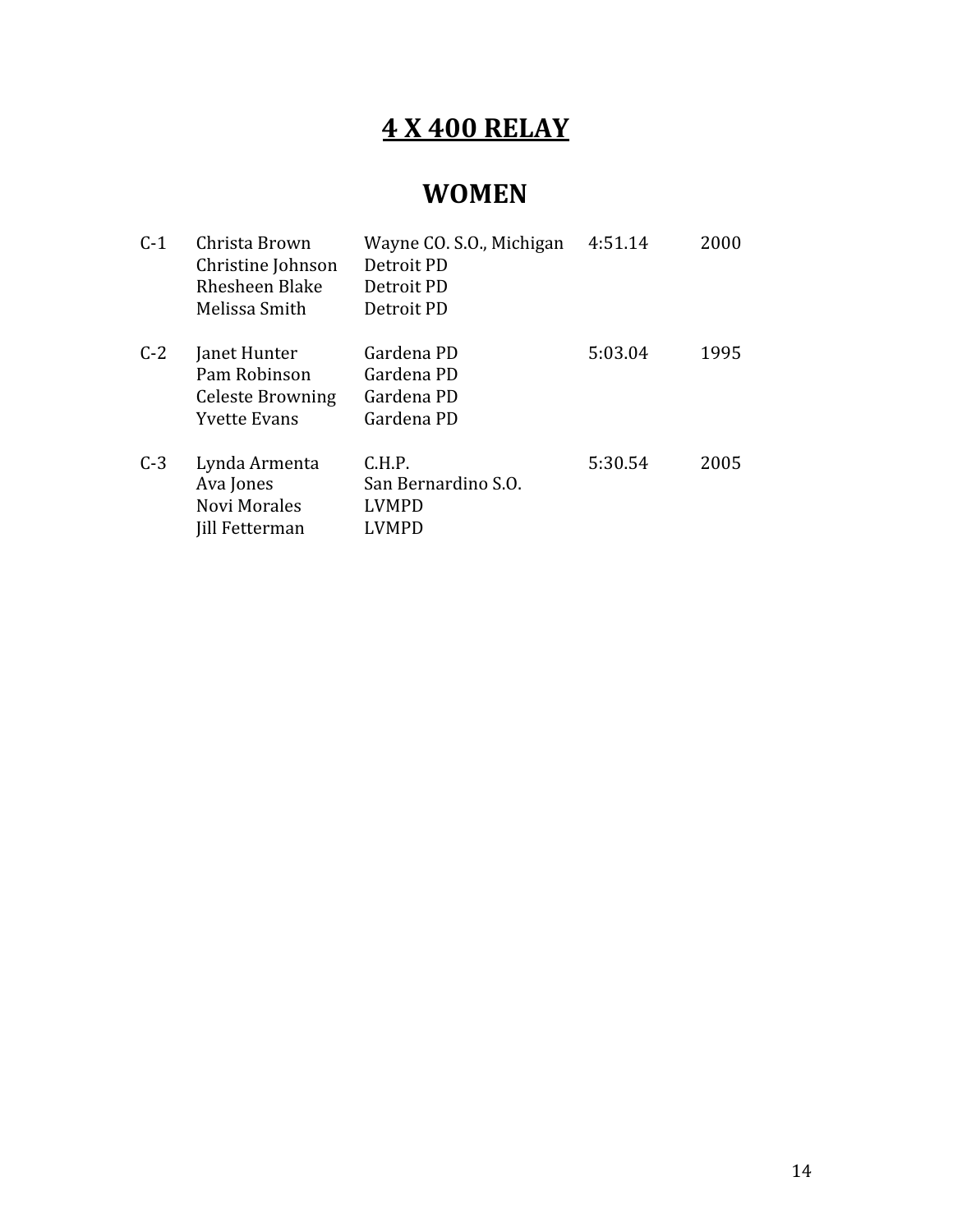#### **MEN**

| 4:16.00 | 1995 |
|---------|------|
| 4:27.70 | 2001 |
| 4:32.77 | 1996 |
| 4:30.51 | 1998 |
| 4:42.00 | 1991 |
| 4:57.24 | 1990 |
| 5:35.50 | 1990 |
| 5:27.14 | 2013 |
| 7:14.05 | 2013 |
|         |      |

| $C-1$ | Denise Hertsch           | Orange CO. Marshal | 5:08.00 | 1992 |
|-------|--------------------------|--------------------|---------|------|
| $C-2$ | Alexandra Cherry         | <b>NYPD</b>        | 5:13.80 | 2002 |
| $C-3$ | <b>Elizabeth Stevens</b> | F.B.I. Los Angeles | 5:41.68 | 1997 |
| $C-4$ | Mellie Clark             | Santa Ana PD       | 6:34.74 | 1990 |
| $C-5$ | Mary Hodges              | LAPD               | 6:29.38 | 2010 |
| $C-6$ | Mary Hodges              | LAPD               | 7:14.00 | 2013 |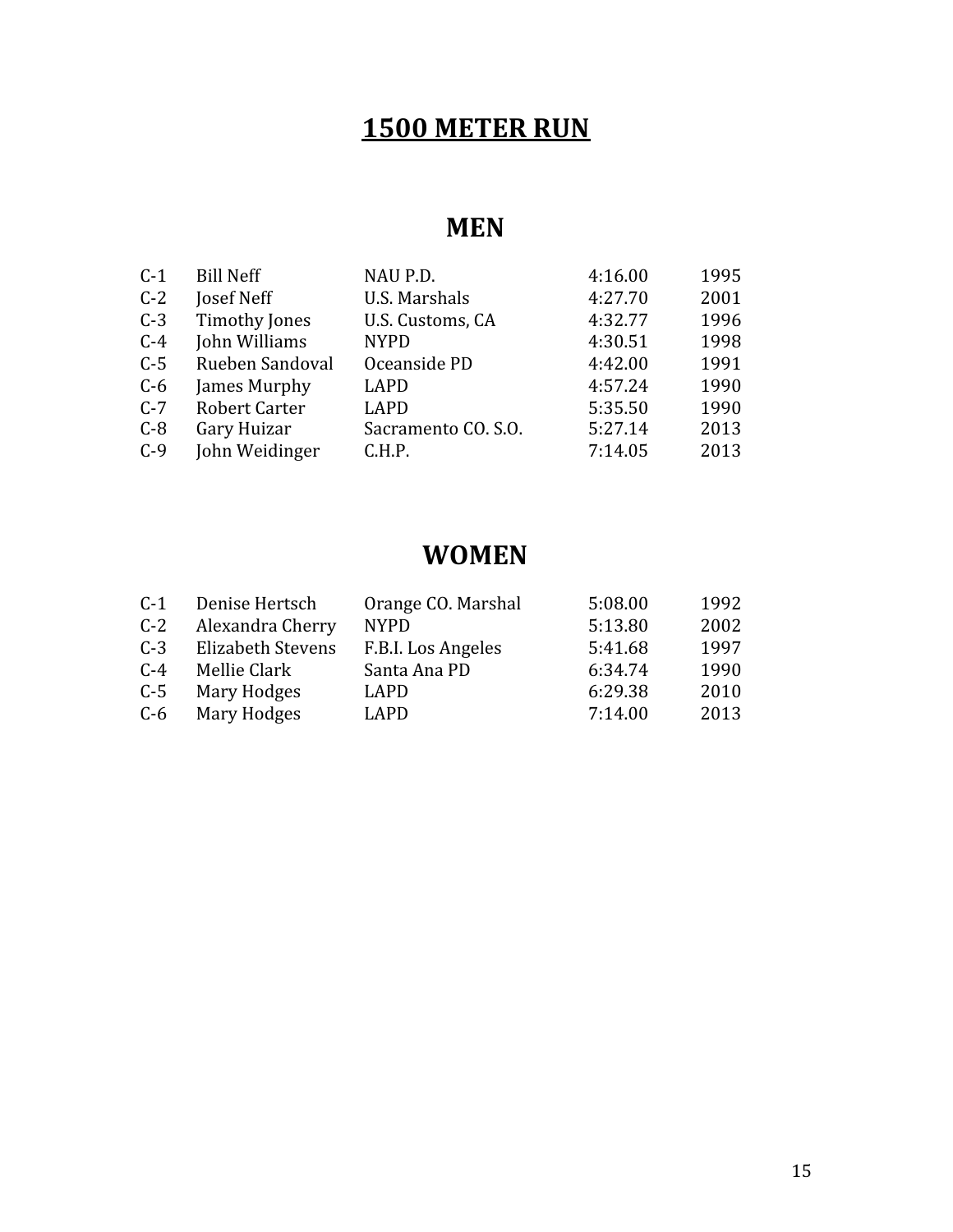#### **MEN**

| $C-1$ | Kevin Krause           | Suffolk CO PD        | 16:10    | 1999 |
|-------|------------------------|----------------------|----------|------|
| $C-2$ | Lawrence Moore         | CCJCS, NV            | 16:21.20 | 1980 |
| $C-3$ | <b>Bruce Vermaat</b>   | LAPD                 | 17:08.40 | 1997 |
| $C-4$ | <b>Edward Preciado</b> | F.B.I. Las Vegas, NV | 17:40    | 1990 |
| $C-5$ | Rueben Sandoval        | Oceanside PD         | 17:18    | 1991 |
| $C-6$ | James Murphy           | LAPD                 | 18:18    | 1990 |
| $C-7$ | Ken Campbell           | <b>LVMPD</b>         | 23:47    | 1992 |
| $C-8$ | Ken Campbell           | <b>LVMPD</b>         | 24:21.60 | 1993 |
| $C-9$ | Ken Campbell           | <b>LVMPD</b>         | 33:18    | 2001 |
|       |                        |                      |          |      |

| $C-1$ | Denise Hertsch           | Orange CO. Marshal | 18:55    | 1992 |
|-------|--------------------------|--------------------|----------|------|
| $C-2$ | <b>Charmaine Smith</b>   | Nevada P&P         | 22:16.20 | 1997 |
| $C-3$ | <b>Elizabeth Stevens</b> | F.B.I. Los Angeles | 20:15.87 | 1999 |
| $C-4$ | Colleen Santor           | Washoe County S.O. | 21:50    | 1999 |
| $C-5$ | Mary Hodges              | LAPD               | 24:35    | 2010 |
| $C-6$ | Mary Franklin            | <b>Houston PD</b>  | 42:56.95 | 1998 |
| $C-7$ | Peggy Fate               | LASD               | 28:41    | 2000 |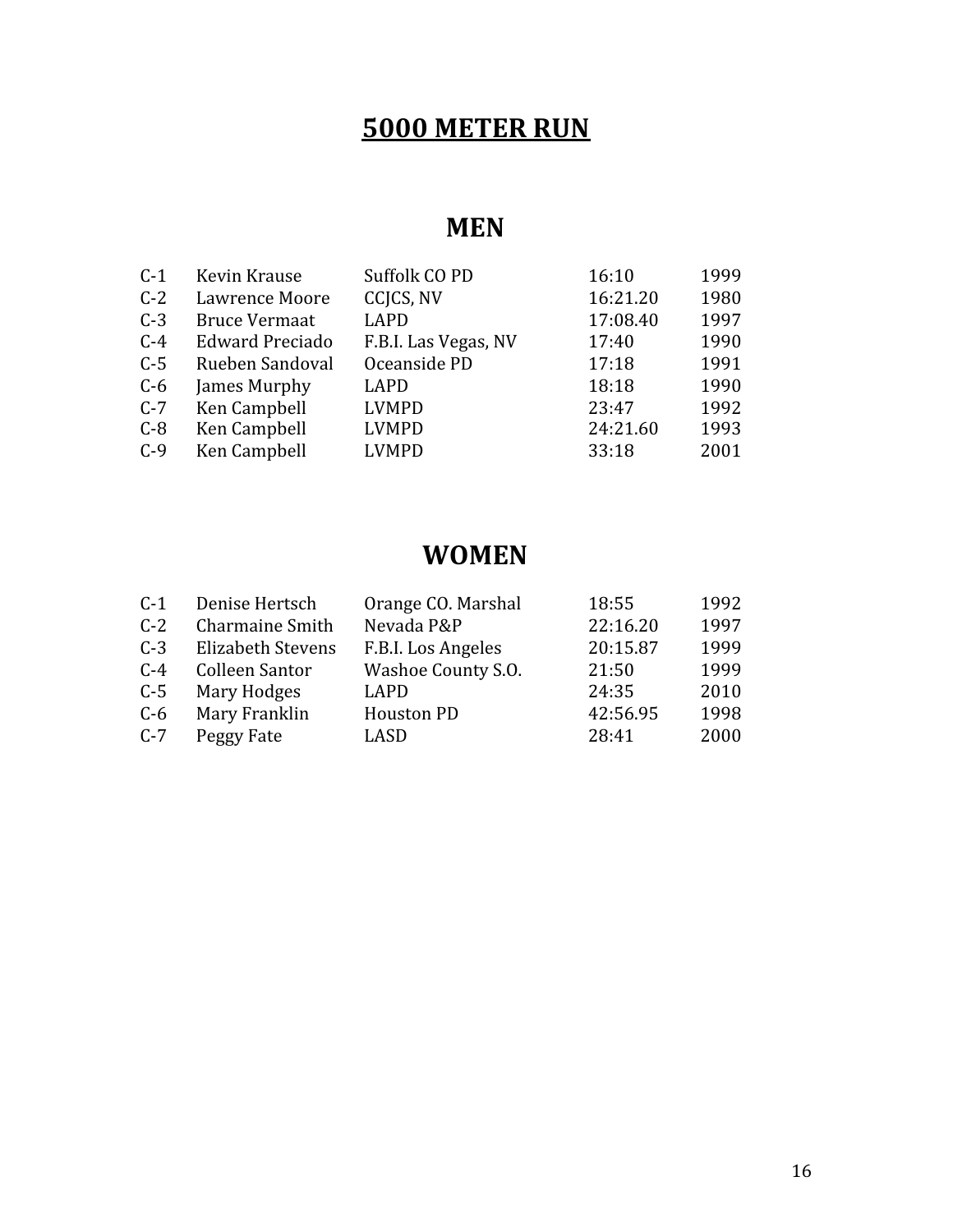#### **MEN**

| $C-1$ | Kevin Krause           | <b>NYPD</b>                | 32:14 | 1998 |
|-------|------------------------|----------------------------|-------|------|
| $C-2$ | Josef Neff             | U.S. Marshals              | 33:13 | 2000 |
| $C-3$ | Dave Francisco         | Navajo Division of LE      | 34:59 | 1996 |
| $C-4$ | Michael Hanrahan       | Yerrington PD              | 35:02 | 1993 |
| $C-5$ | <b>Edward Preciado</b> | F.B.I. Las Vegas, NV       | 36:58 | 1993 |
| $C-6$ | William Thiede         | <b>Colorado Springs PD</b> | 38:06 | 1994 |
| $C-7$ | Joseph Avalos          | Santa Ana PD               | 43:50 | 1990 |
| $C-8$ | Ken Campbell           | <b>LVMPD</b>               | 48:13 | 1993 |

| $C-1$ | Cindy Scott              | Phoenix PD            | 37:56   | 2000 |
|-------|--------------------------|-----------------------|---------|------|
| $C-2$ | Susan Snyder             | Culver City PD        | 41:35   | 1994 |
| $C-3$ | <b>Elizabeth Stevens</b> | F.B.I. Los Angeles    | 40:53   | 1997 |
| $C-4$ | Loanne Harden            | <b>West Covina PD</b> | 44:37   | 1990 |
| $C-5$ | Cindy McAlister          | I.R.S.                | 59:41   | 2001 |
| $C-7$ | Peggy Fate               | LASD                  | 1:09:50 | 2000 |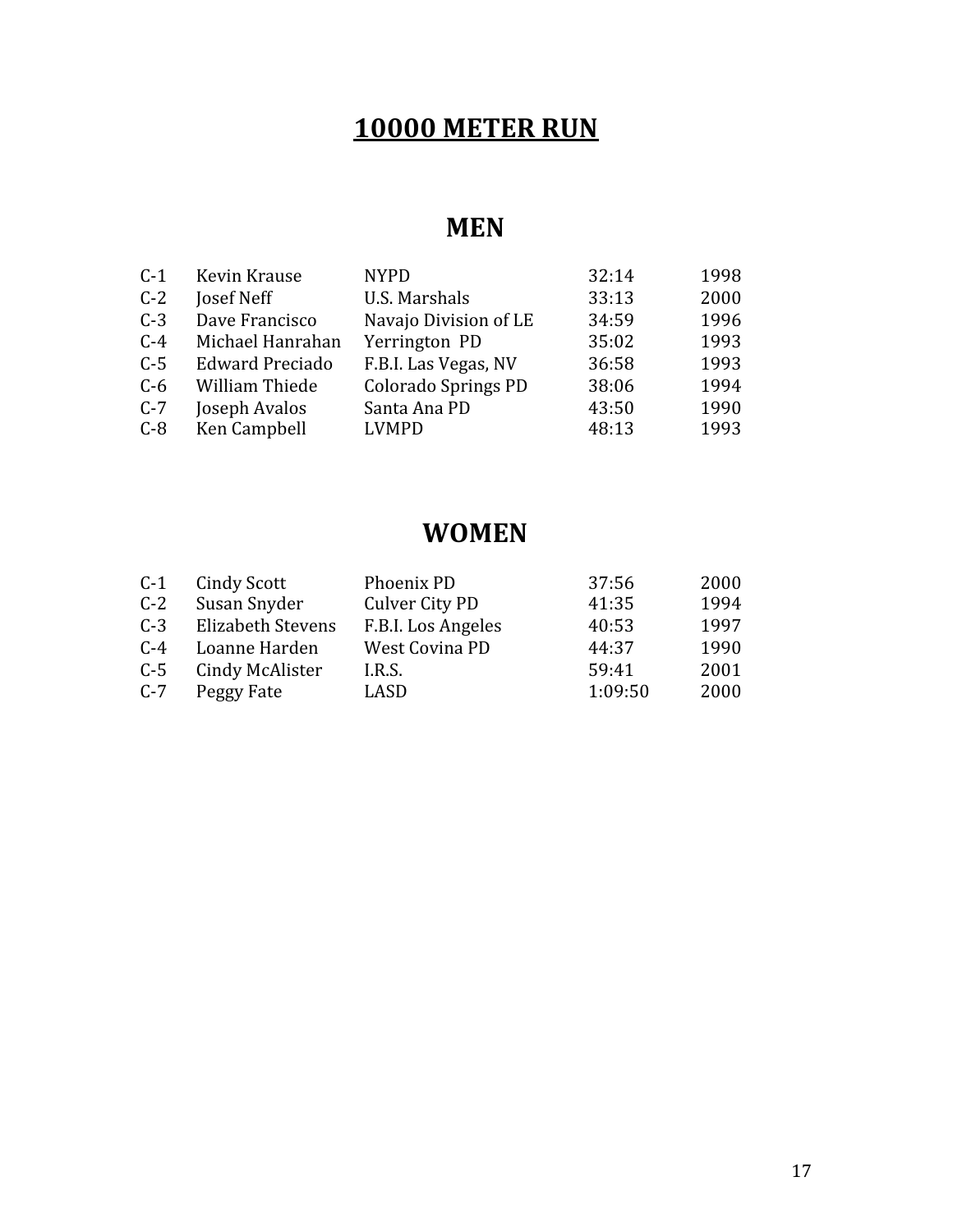# **DISCUS**

#### **MEN**

| $C-1$  | John Cothrun         | Arizona D.P.S.       | 145' 7 1/2" | 1982 |
|--------|----------------------|----------------------|-------------|------|
| $C-2$  | <b>Trent Eddings</b> | <b>Washoe County</b> | 146' 10"    | 1992 |
| $C-3$  | Mario Garcia         | Silver City PD       | 154' 9 1/2" | 1987 |
| $C-4$  | Mark Neal            | <b>Bothell PD</b>    | 170'1''     | 1995 |
| $C-5$  | Mark Neal            | Seattle PD           | 155'8"      | 1998 |
| $C-6$  | Michael Woodward     | Long Beach PD        | 158' 7 1/2" | 1993 |
| $C-7$  | Marvin Hollan        | <b>Houston PD</b>    | 130'5"      | 2008 |
| $C-8$  | Marvin Hollan        | <b>Houston PD</b>    | 137' 2"     | 2017 |
| $C-9$  | Fred Hunter          | <b>U.S. Customs</b>  | 100'3"      | 2009 |
| $C-10$ | Fred Hunter          | <b>U.S. Customs</b>  | 71'8''      | 2018 |
|        |                      |                      |             |      |

| 92'2''<br>Jill Fetterman<br><b>LVMPD</b><br>$C-2$         | 117'3"<br>1984 |
|-----------------------------------------------------------|----------------|
|                                                           | 1999           |
| 143'11"<br>Lara Crutchley<br>$C-3$<br><b>CCFD</b>         | 2019           |
| 74'1''<br>San Diego PD<br>$C-4$<br>Shelly Zimmerman       | 1999           |
| 99'8"<br>$C-5$<br><b>Constance Free</b><br><b>LAPD</b>    | 2010           |
| 82'1"<br>Mellie Clark<br>$C-6$<br>Santa Ana PD            | 1999           |
| 69' 11"<br>$C-7$<br>Mellie Clark<br>Santa Ana PD          | 2005           |
| 75' 10"<br>$C-8$<br>Mellie Clark<br>Santa Ana PD          | 2010           |
| 49'6''<br>$C-9$<br>Patricia Hunter<br><b>U.S. Customs</b> | 2019           |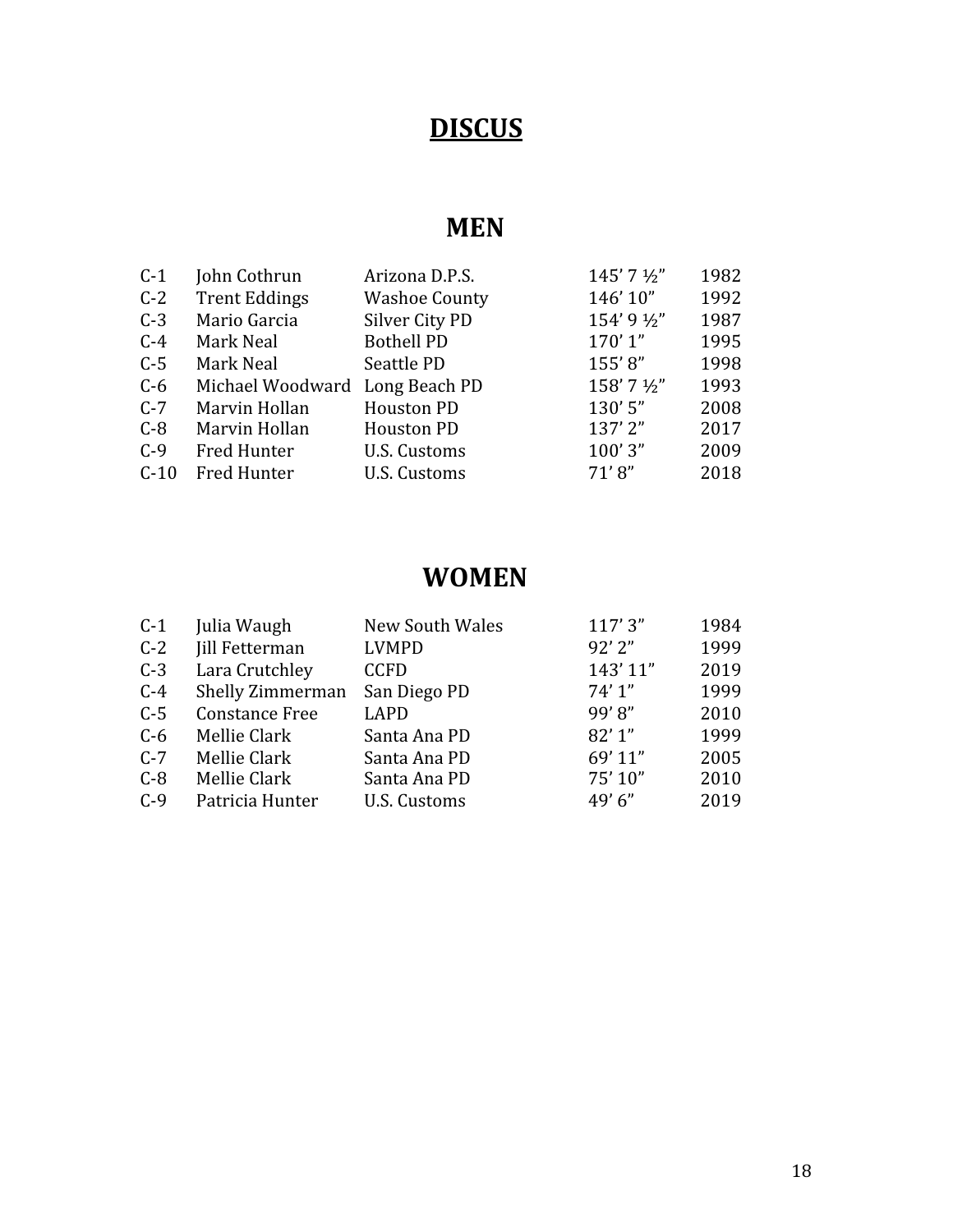# **HIGH JUMP**

#### **MEN**

| $C-1$ | Derek Brown     | C.H.P.                          | 6' 4'' | 1989 |
|-------|-----------------|---------------------------------|--------|------|
| $C-2$ | Keenan Jones    | California Youth Auth.          | 6' 6'' | 1998 |
| $C-3$ | Roderick O'Neal | <b>Gaming Control Board, NV</b> | 5'9''  | 2003 |
| $C-4$ | Roderick O'Neal | Gaming Control Board, NV        | 6'0''  | 2005 |
| $C-5$ | Donald Rose     | Marin County DA, CA             | 5' 4'' | 1987 |
| $C-6$ | Thomas Glazier  | <b>NLVPD</b>                    | 4'8''  | 2014 |
| $C-7$ | Donald Rose     | Marin County DA, CA             | 5'0''  | 1991 |
| $C-8$ | Tom Latham      | Kern County S.O.                | 4' 4'' | 2012 |
| $C-9$ | George LaBelle  | Minneapolis FD                  | 3'10'' | 2011 |

| $C-1$ | Julia Waugh     | New South Wales       | 4'8''   | 1984 |
|-------|-----------------|-----------------------|---------|------|
| $C-2$ | Jennifer Barmer | San Diego County S.O. | 4' 10'' | 1995 |
| $C-3$ | Ava Jones       | San Bernardino S.O.   | 4'2''   | 2001 |
| $C-4$ | Lynda Armenta   | C.H.P.                | 3'10''  | 2010 |
| $C-5$ | Lynda Armenta   | C.H.P.                | 3'8''   | 2012 |
| $C-6$ | Lynda Armenta   | C.H.P.                | 3'3''   | 2018 |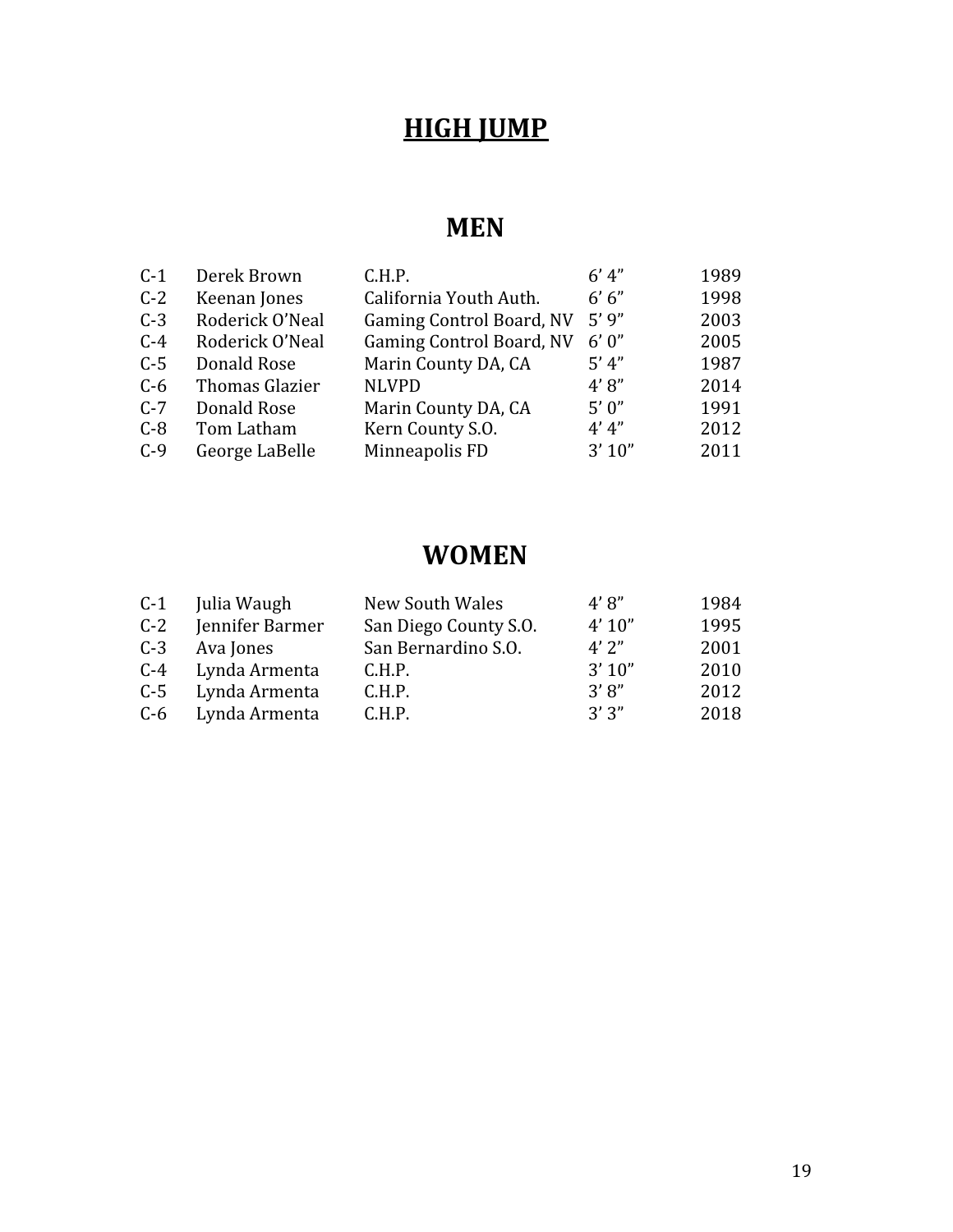# **JAVELIN**

#### **MEN**

| $C-1$  | John Cothrun   | Arizona D.P.S.          | 188' 3/4" | 1979 |
|--------|----------------|-------------------------|-----------|------|
| $C-2$  | Patrick Ruby   | Ventura County S.O.     | $161'$ 4" | 1993 |
| $C-3$  | Chris Santor   | Reno PD                 | 168' 5"   | 1995 |
| $C-4$  | Chris Santor   | Reno PD                 | 168'5"    | 1998 |
| $C-5$  | Chris Santor   | Reno PD                 | 166' 10"  | 2001 |
| $C-6$  | John Allen     | City of College Park FD | 141'3"    | 2016 |
| $C-7$  | Donald Rose    | Marin County DA, CA     | 140'9"    | 1990 |
| $C-8$  | Jack Hays      | San Bernardino Co. S.O. | 142' 1"   | 2014 |
| $C-9$  | George LaBelle | Minneapolis FD          | 87'9''    | 2011 |
| $C-10$ | Fred Hunter    | <b>U.S Customs, CA</b>  | 64'11"    | 2019 |

| Audrey Glemba   | Mesa PD             | 116'5''     | 1993 |
|-----------------|---------------------|-------------|------|
| Amy Bublak      | Richmond PD         | 149'6"      | 1996 |
| Olivia Leon     | Casa Grande PD      | 108'11"     | 1994 |
| Jill Fetterman  | <b>LVMPD</b>        | 90'3''      | 2005 |
| Ava Jones       | San Bernardino S.O. | 110' 3 1/4" | 2009 |
| Ava Jones       | San Bernardino S.O. | 77'6''      | 2013 |
| Patricia Hunter | U.S. Customs, CA    | 66'5"       | 1999 |
| Patricia Hunter | U.S. Customs, CA    | 54'9"       | 2005 |
| Patricia Hunter | U.S. Customs, CA    | 42'7''      | 2016 |
|                 |                     |             |      |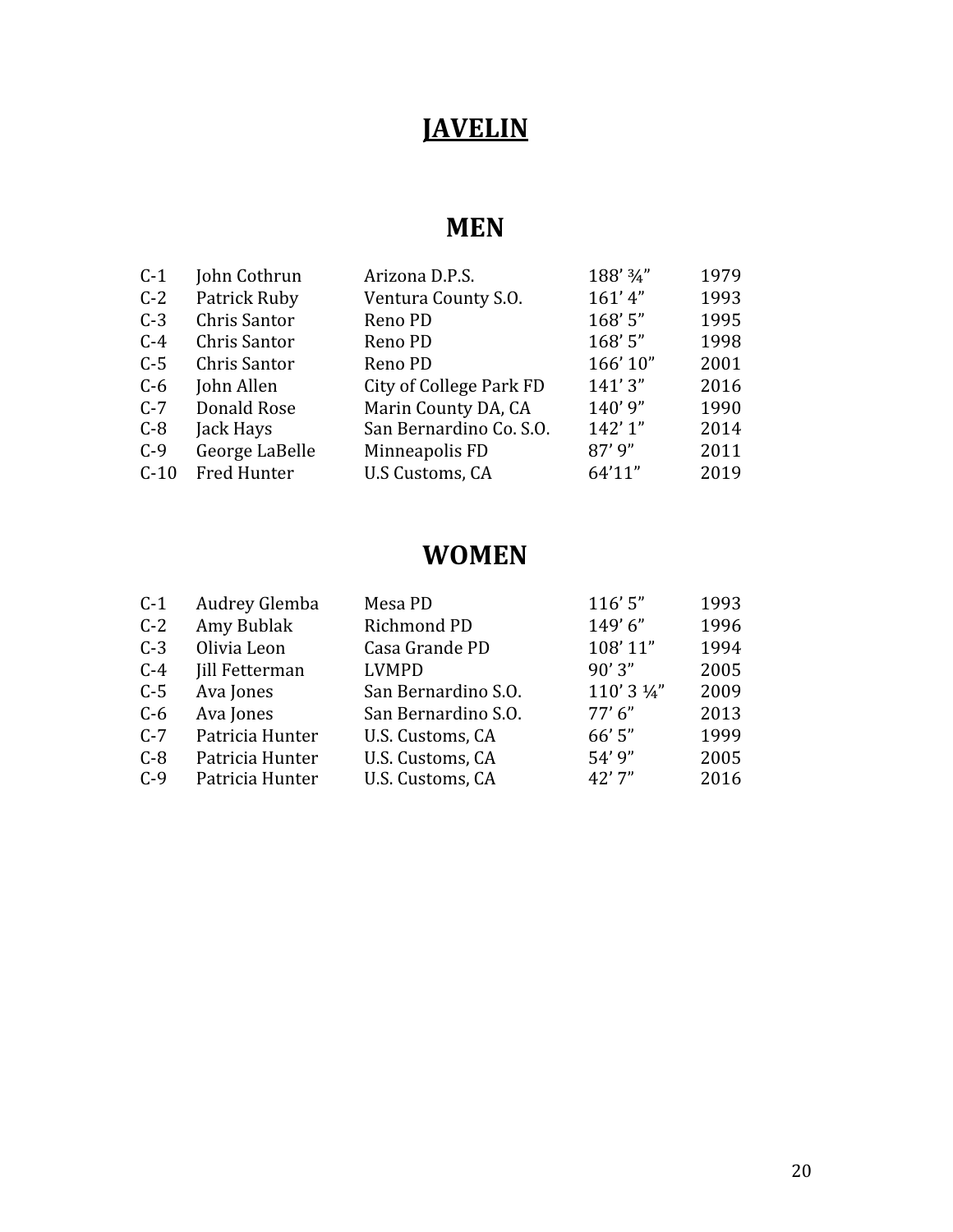# **LONG JUMP**

## **MEN**

| Derek Brown              | C.H.P.                 | 23'5''                  | 1989 |
|--------------------------|------------------------|-------------------------|------|
| Keenan Jones             | California Youth Auth. | $21'$ 7 $\frac{1}{4}$ " | 1998 |
| <b>Stuart Richmond</b>   | <b>LVMPD</b>           | $21'$ $\frac{1}{2}$ "   | 2007 |
| John Allen               |                        | 17'3''                  | 2006 |
| <b>Maurice Valentine</b> | San Francisco S.O.     | 18'8"                   | 1998 |
| Robert Keetch            | San Diego PD           | 15' 10"                 | 2013 |
| Robert Keetch            | San Diego PD           | 14' 5 1/2"              | 2014 |
| David Cherry             | <b>NYPD</b>            | 12'8''                  | 2019 |
| George LaBelle           | Minneapolis FD         | 11'3''                  | 2010 |
|                          |                        |                         |      |

| Lori Freeman  | Phoenix PD          | 15' 10 1/4" | 1992 |
|---------------|---------------------|-------------|------|
| Edna Campbell | Berkeley PD         | 15'8''      | 1995 |
| Joan Davis    | <b>NYPD</b>         | 15' 7 1/4"  | 1998 |
| Ava Jones     | San Bernardino S.O. | 13'         | 2006 |
| Lynda Armenta | C.H.P.              | 12'3''      | 2013 |
| Ava Jones     | San Bernardino S.O. | 12'10''     | 2013 |
|               |                     |             |      |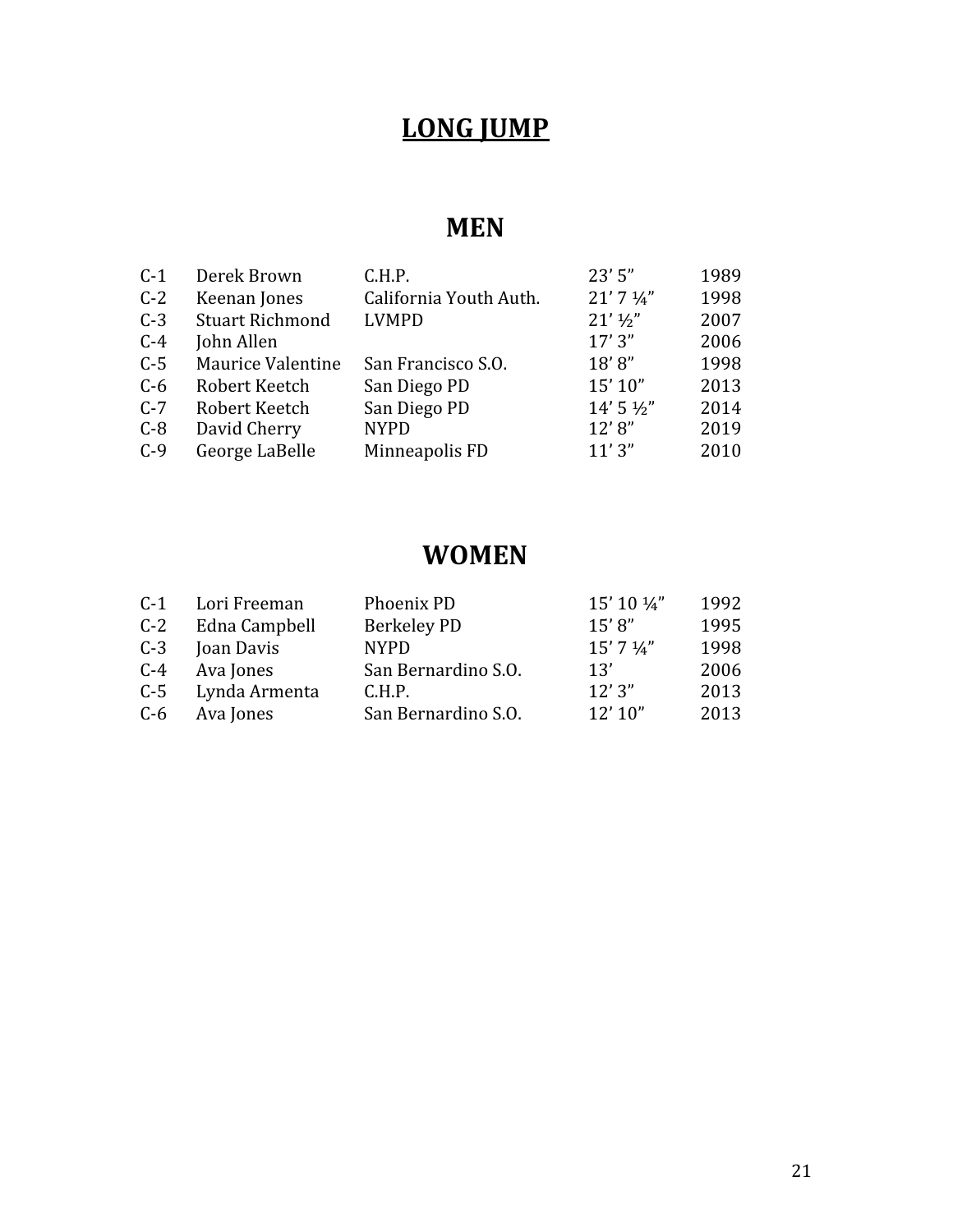# **SHOT PUT**

#### **MEN**

| $C-1$  | Robert Barrows       |                      | 49'9''                  | 1980 |
|--------|----------------------|----------------------|-------------------------|------|
| $C-2$  | Kevin Rinehart       | C.H.P.               | 47' 10"                 | 2000 |
| $C-3$  | <b>Steve McEnroe</b> | California D.O.C.    | 54'8"                   | 1999 |
| $C-4$  | <b>Steve McEnroe</b> | California D.O.C.    | 54' 2 3/4"              | 2001 |
| $C-5$  | <b>Steve McEnroe</b> | California D.O.C.    | 52'7''                  | 2008 |
| $C-6$  | <b>Steve McEnroe</b> | California D.O.C.    | 51'9''                  | 2012 |
| $C-7$  | Ed Dahms             | Orange County DA, CA | $40'$ 7 $\frac{3}{4}$ " | 1992 |
| $C-8$  | <b>Ed Dahms</b>      | Orange County DA, CA | 47' 11 3/4"             | 1996 |
| $C-9$  | George LaBelle       | Minneapolis FD       | 32' 4''                 | 2011 |
| $C-10$ | Fred Hunter          | US Customs, CA       | 27'3''                  | 2018 |
|        |                      |                      |                         |      |

| $C-1$ | <b>Blair Gabler</b>   | <b>LAPD</b>      | 33' 8 1/2"            | 2008 |
|-------|-----------------------|------------------|-----------------------|------|
| $C-2$ | Rogena Reed           | Santa Ana PD     | 43' 6 3/4"            | 1993 |
| $C-3$ | Rogena Reed           | L.A. County S.O. | 35'3''                | 1996 |
| $C-4$ | Debra L'Angevain      | <b>HPD</b>       | 32' 8 1/2"            | 1995 |
| $C-5$ | <b>Constance Free</b> | <b>LAPD</b>      | 36'6''                | 2010 |
| $C-6$ | Mellie Clark          | <b>LVMPD</b>     | $31'$ $\frac{1}{2}$ " | 2016 |
| $C-7$ | Mellie Clark          | Santa Ana PD     | 27' 4''               | 2005 |
| $C-8$ | Mellie Clark          | Santa Ana PD     | 26'                   | 2010 |
| $C-9$ | Patricia Hunter       | U.S. Customs, CA | 20'8''                | 2018 |
|       |                       |                  |                       |      |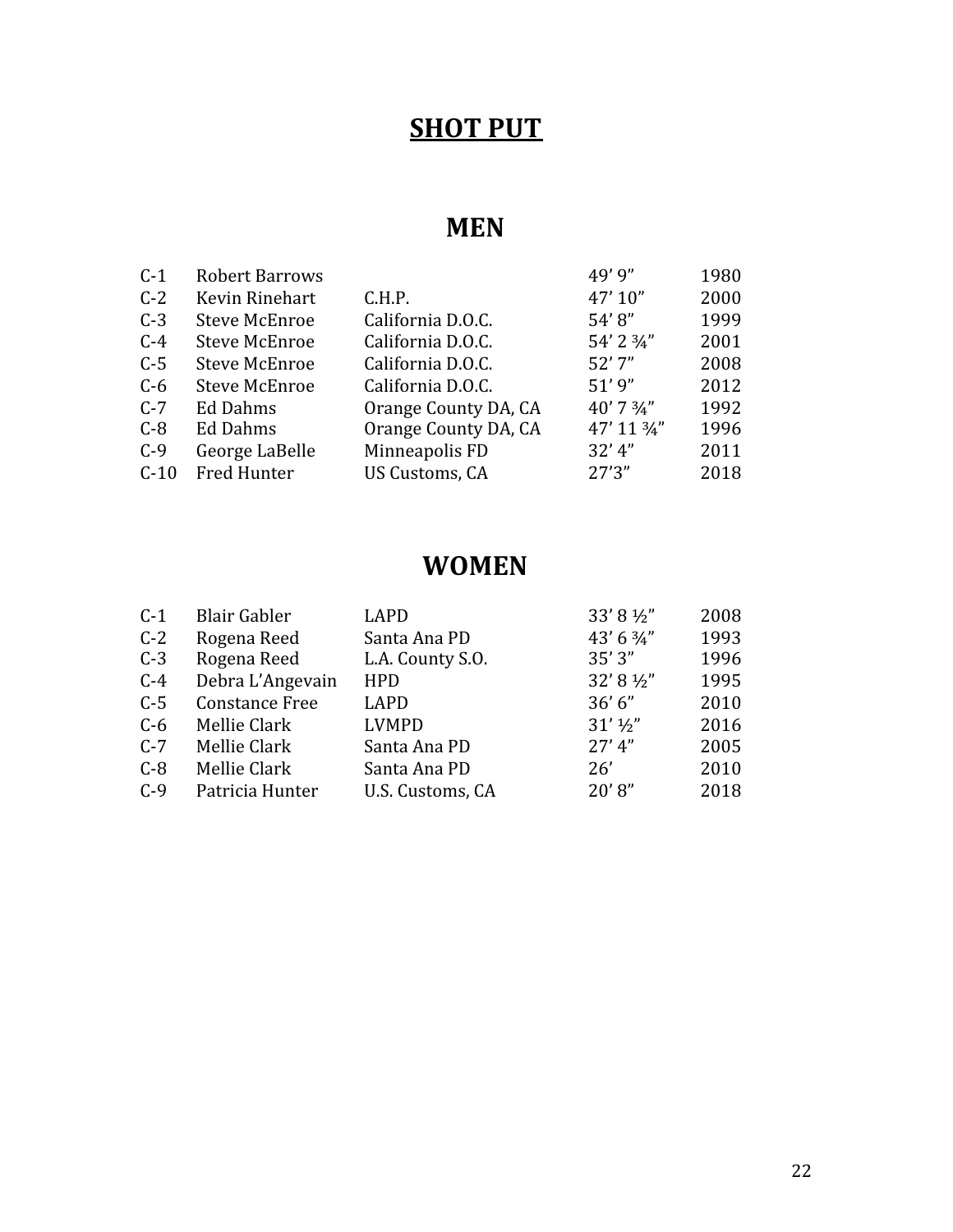# **POLE VAULT**

## **MEN**

| $C-1$ | William Derrick | <b>HPD</b>   | $9'9\frac{1}{2}''$ | 1994 |
|-------|-----------------|--------------|--------------------|------|
|       | C-2 Tom Glazier | <b>NLVPD</b> | 11'0''             | 1994 |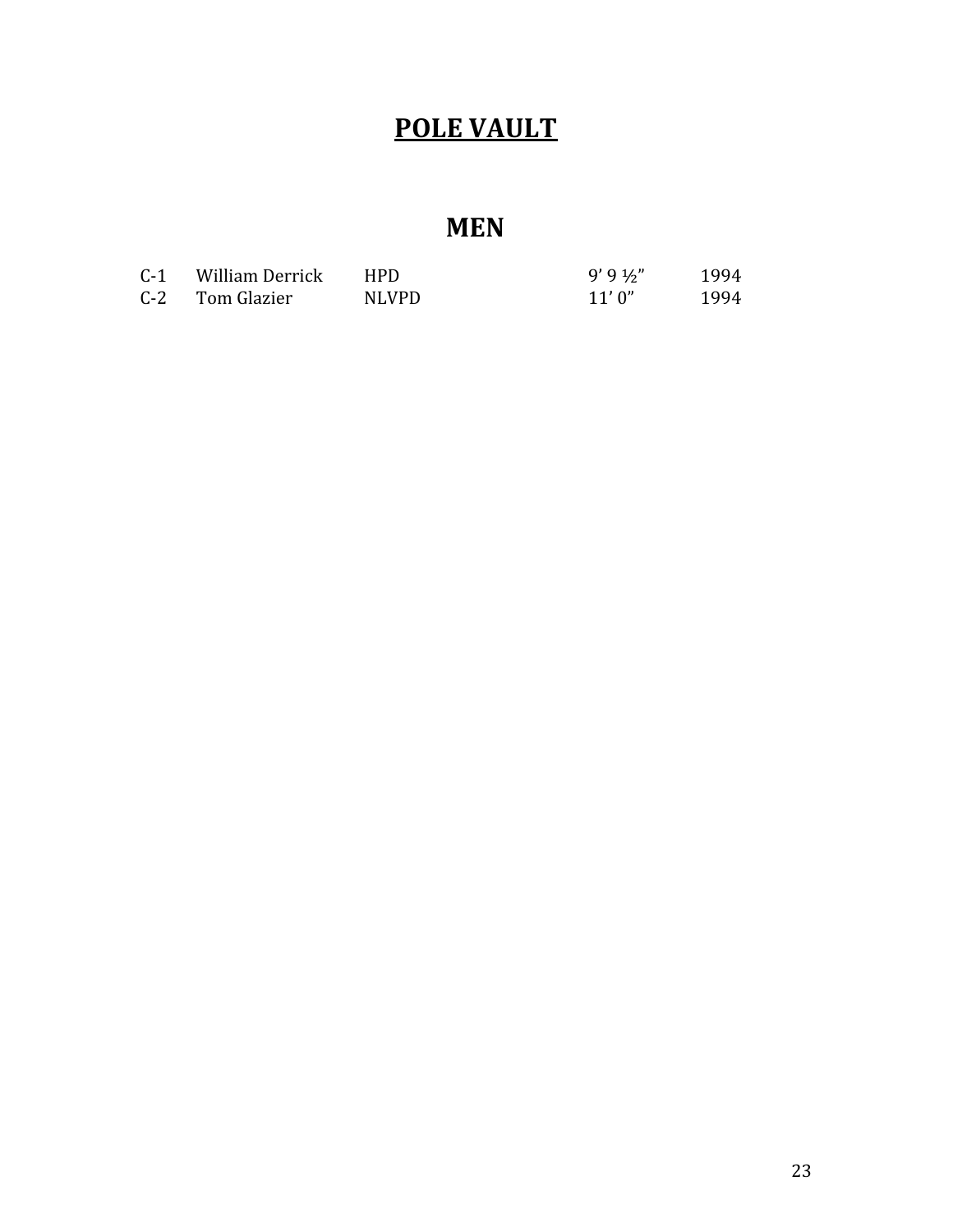# **TRIPLE JUMP**

#### **MEN**

| $C-1$ | <b>William Dixion</b>    | F.B.I. Los Angeles     | $42'$ $1/2''$           | 1998 |
|-------|--------------------------|------------------------|-------------------------|------|
| $C-2$ | Keenan Jones             | California Youth Auth. | 46' 5 1/2"              | 1998 |
| $C-3$ | <b>Stuart Richmond</b>   | <b>LVMPD</b>           | 44'3"                   | 2007 |
| $C-4$ | <b>Alvin Davis</b>       | Memphis PD             | 35'7''                  | 2007 |
| $C-5$ | <b>Maurice Valentine</b> | San Francisco S.O.     | 37' 8 1/2"              | 1998 |
| $C-6$ | Thomas Glazier           | <b>NLVPD</b>           | 29' 10"                 | 2014 |
| $C-7$ | Robert Keetch            | San Diego PD           | $27'$ 7 $\frac{1}{4}$ " | 2015 |
| $C-8$ | Ron Engen                | L.A. Community College | 25'2''                  | 2000 |
| $C-9$ | George LaBelle           | Minneapolis FD         | 23' 5 1/2"              | 2011 |
|       |                          |                        |                         |      |

| Christa Brown  | Wayne County S.O.   | 28' 10"     | 2000 |
|----------------|---------------------|-------------|------|
| Christa Bostic | Wayne County S.O.   | 27'5''      | 2001 |
| Ava Jones      | San Bernardino S.O. | 25' 11"     | 2001 |
| Ava Jones      | San Bernardino S.O. | 27'7'2''    | 2005 |
| Ava Jones      | San Bernardino S.O. | 23'3'2''    | 2009 |
| Ava Jones      | San Bernardino S.O. | 24' 10 1/2" | 2013 |
|                |                     |             |      |